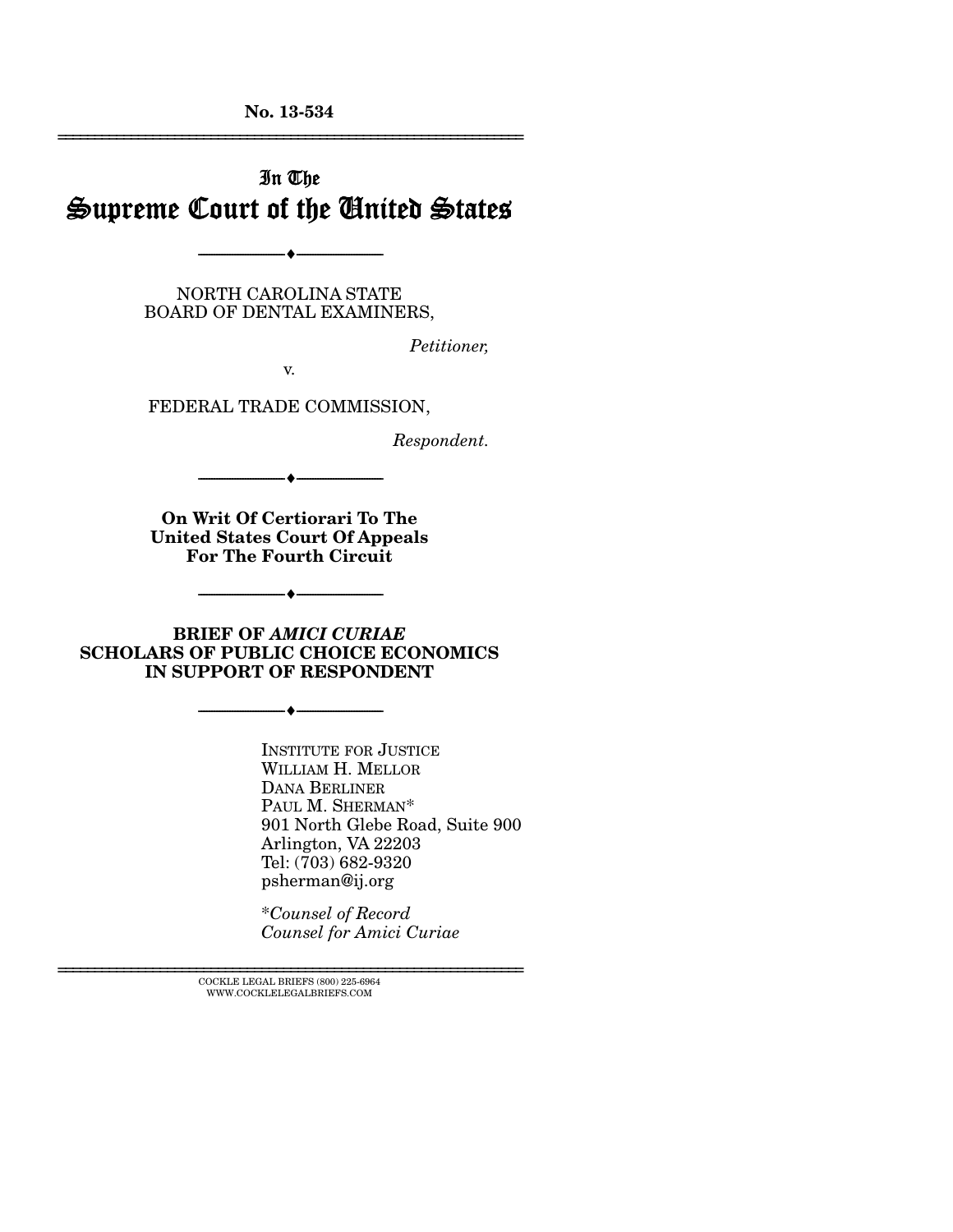# TABLE OF CONTENTS

## Page

| INTEREST OF THE AMICI CURIAE |                                                                                                                                                                                                                                                    |    |  |
|------------------------------|----------------------------------------------------------------------------------------------------------------------------------------------------------------------------------------------------------------------------------------------------|----|--|
| SUMMARY OF THE ARGUMENT      |                                                                                                                                                                                                                                                    |    |  |
|                              |                                                                                                                                                                                                                                                    |    |  |
| I.                           | Public Choice Economics Predicts That<br>Occupational Licensing Boards Like the<br>North Carolina State Board of Dental<br>Examiners Routinely Serve the Private<br>Interests of Members of the Regulated<br>Occupation Rather Than the Public In- | 8  |  |
|                              | A. Public choice economics studies the<br>causes and effects of government regu-                                                                                                                                                                   | 8  |  |
|                              | Public choice economics predicts that<br>B.<br>concentrated interest groups have both<br>the incentive and the ability to restrict<br>competition in ways that harm con-                                                                           | 10 |  |
|                              | $C_{\cdot}$<br>All of these concerns are heightened<br>in this case due to North Carolina's<br>for-dentists, by-dentists regulatory                                                                                                                | 15 |  |
| П.                           | Dental Boards Across the Country Are<br>Behaving Precisely as Public Choice Eco-<br>nomics Predicts, Using Government Power<br>to Grant Dentists a Lucrative Monopoly on                                                                           | 16 |  |
|                              |                                                                                                                                                                                                                                                    |    |  |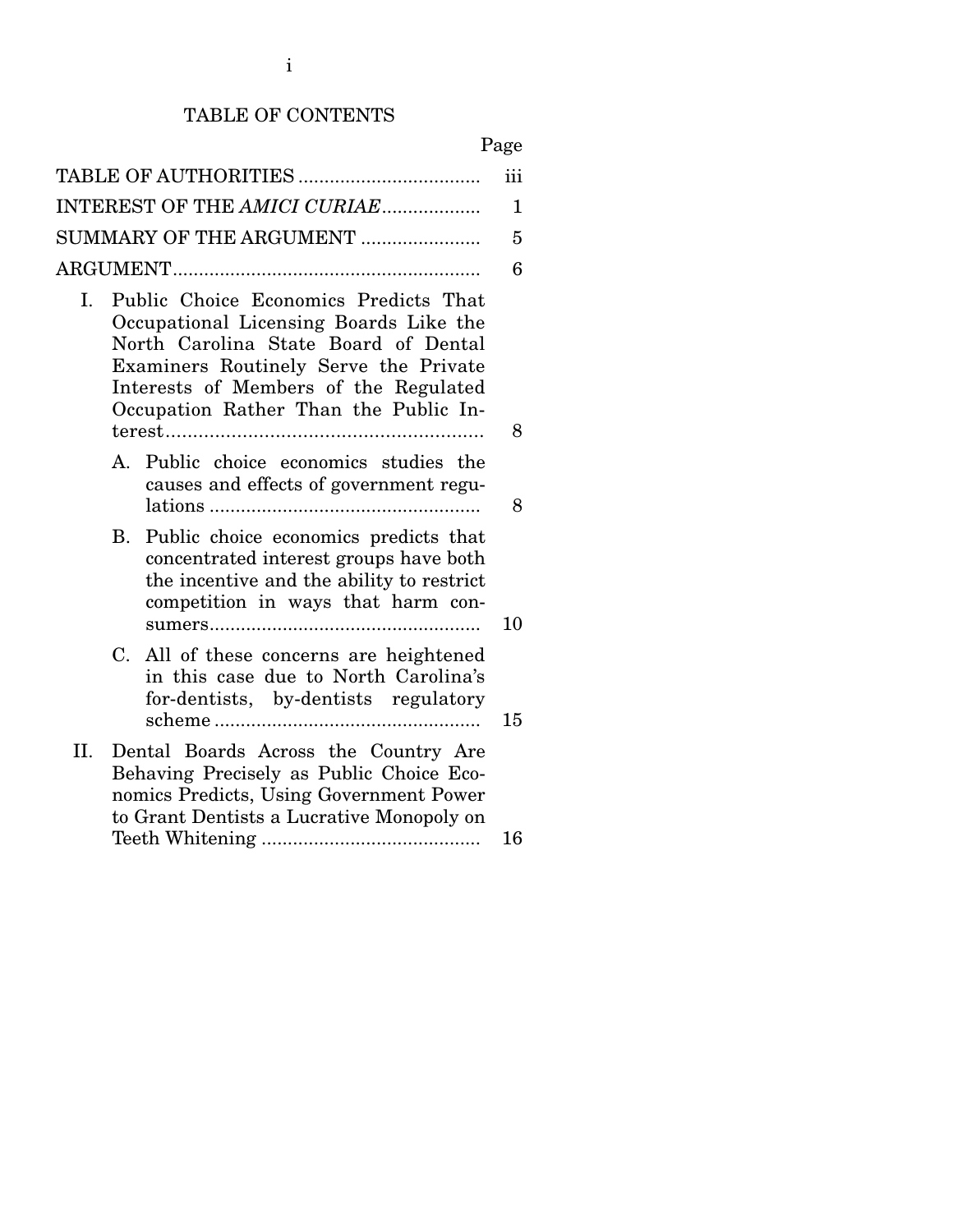# TABLE OF CONTENTS – Continued

## Page

|  | A. State restrictions on non-dentist teeth<br>whitening have spread in recent years,<br>largely through the efforts of state                                          | 18 |
|--|-----------------------------------------------------------------------------------------------------------------------------------------------------------------------|----|
|  | B. As public choice theory predicts, the<br>rash of restrictions on non-dentist<br>teeth whitening was driven by the eco-<br>nomic self-interest of dentists, not the |    |
|  |                                                                                                                                                                       | 20 |
|  |                                                                                                                                                                       |    |

ii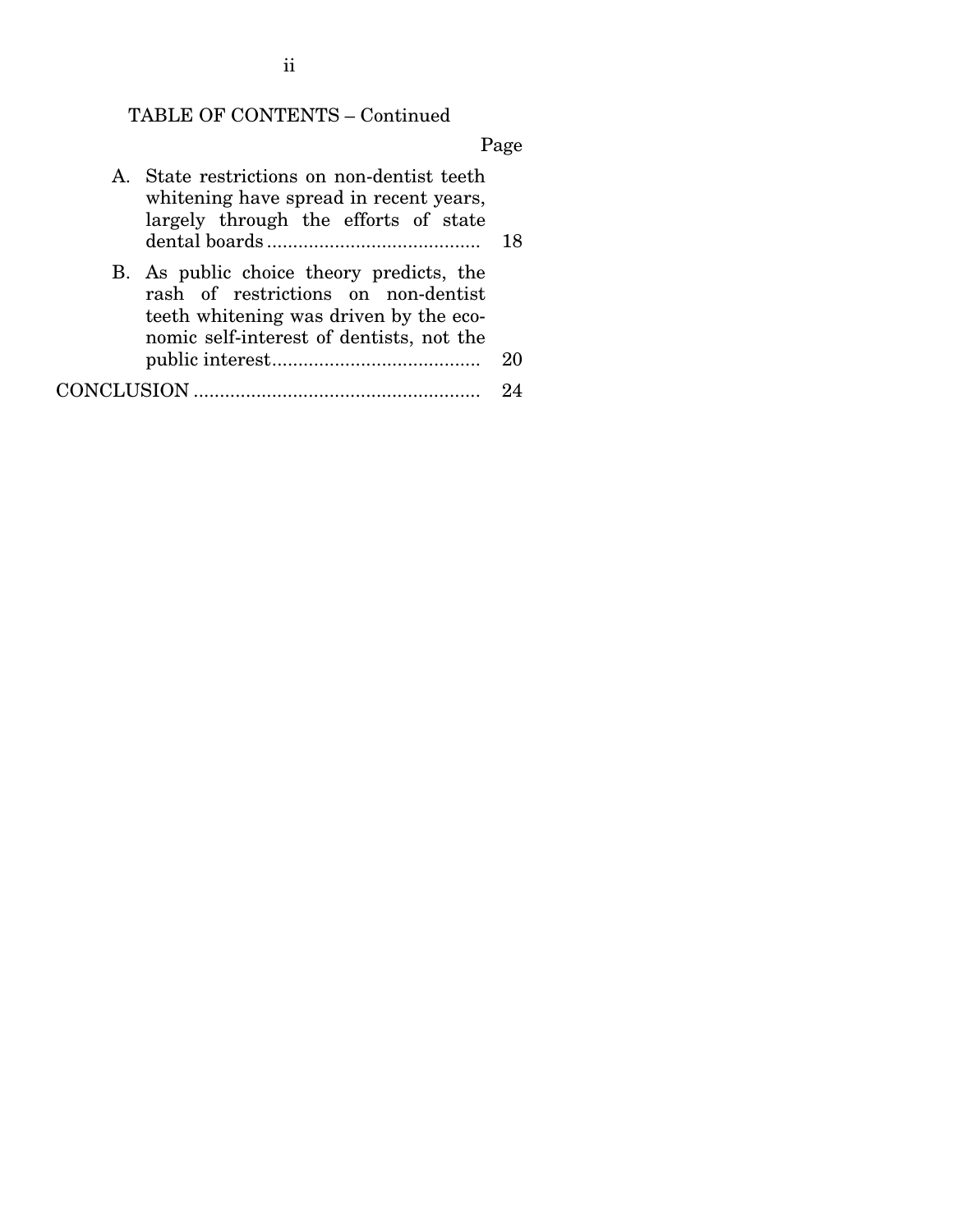### TABLE OF AUTHORITIES

Page

| <b>CASES</b>                                           |  |
|--------------------------------------------------------|--|
| <i>Bond v. United States, 131 S. Ct. 2355 (2011)25</i> |  |
|                                                        |  |

### OTHER PUBLICATIONS

| All Prizes in Economic Sciences, Nobelprize.org<br>- The Official Web Site of the Nobel Prize,<br>http://www.nobelprize.org/nobel_prizes/economic-<br>sciences/laureates/ (last visited Aug. 4, 2014) 9                                                      |
|--------------------------------------------------------------------------------------------------------------------------------------------------------------------------------------------------------------------------------------------------------------|
| James M. Buchanan, Rent Seeking and Profit<br>Seeking, in Toward a Theory of the Rent-                                                                                                                                                                       |
| <b>Complaint Counsel's Proposed Final Stipulations</b><br>of Law, Fact, and Authenticity, In re N.C. Bd.<br>Of Dental Exam'rs, No. 9343 (F.T.C. Feb. 8,<br>2011), <i>available at</i> http://www.ftc.gov/os/<br>adjpro/d9343/110208ccproposedfinalstip.pdf16 |
| James C. Cooper, Paul A. Pautler, & Todd J.<br>Zywicki, Theory and Practice of Competition<br>Advocacy at the FTC, 72 Antitrust L. J. 1091                                                                                                                   |
| Angela C. Erickson, White Out: How Dental In-<br>dustry Insiders Thwart Competition from Teeth-<br>whitening Entrepreneurs (2013), available at<br>http://www.ij.org/images/pdf_folder/other_pubs/                                                           |
| Milton Friedman, Capitalism & Freedom (1962)12                                                                                                                                                                                                               |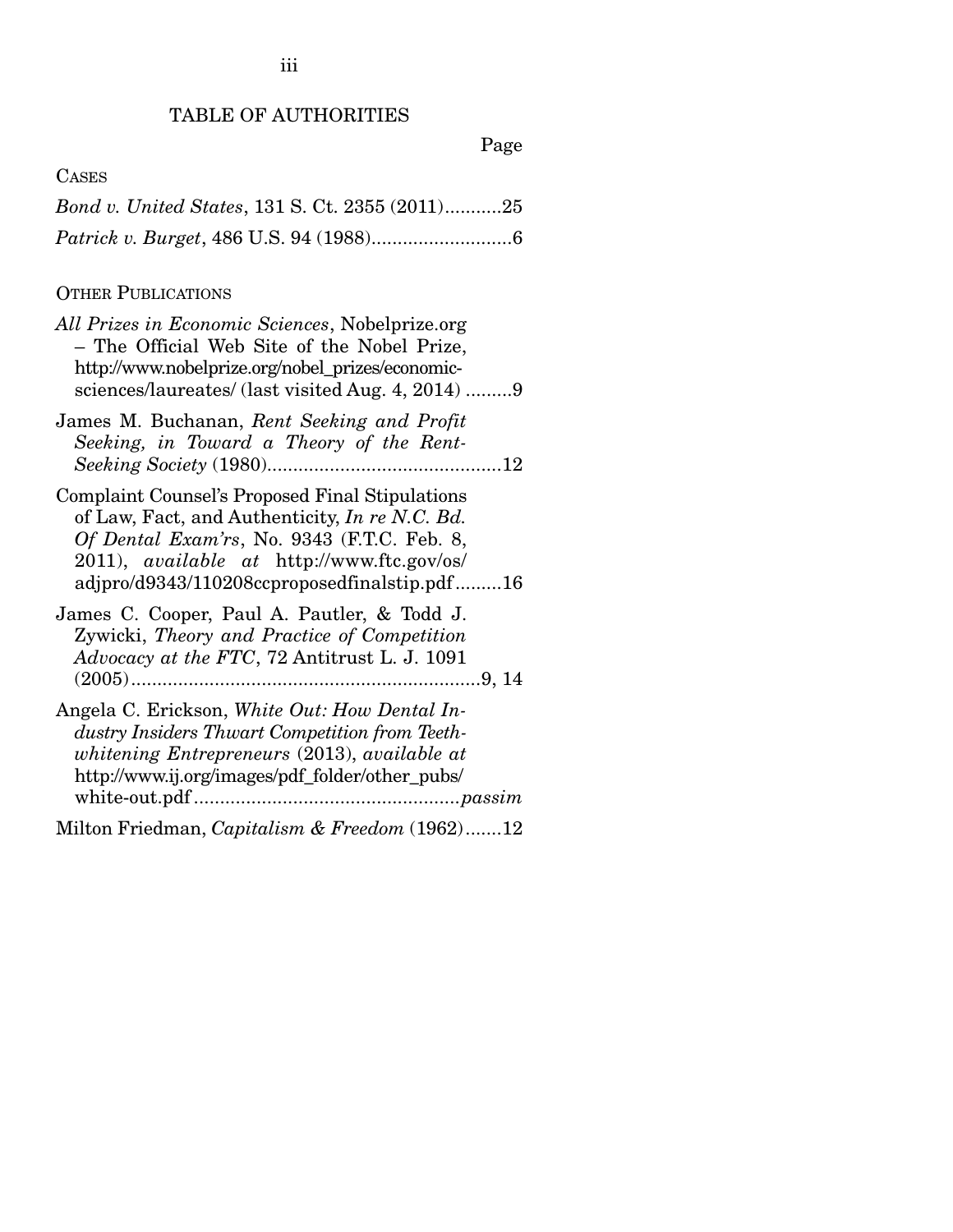iv

## TABLE OF AUTHORITIES – Continued

## Page

| Joseph P. Kalt & Mark A. Zupan, Capture and<br>Ideology in the Economic Theory of Politics,                                                        |  |
|----------------------------------------------------------------------------------------------------------------------------------------------------|--|
| Morris M. Kleiner, Occupational Licensing, 14                                                                                                      |  |
| Jonathan R. Macey, Promoting Public-Regard-<br>ing Legislation Through Statutory Interpre-<br>tation: An Interest Group Model, 86 Colum.           |  |
| John O. McGinnis, Our Supermajoritarian Con-<br>stitution, 80 Tex. L. Rev. 703 (2002) 13                                                           |  |
| Dennis C. Mueller, <i>Public Choice III</i> (2003)9                                                                                                |  |
| Mancur Olson, The Logic of Collective Action:<br>Public Goods and the Theory of Groups                                                             |  |
| Sam Peltzman, Toward a More General Theory<br>of Regulation, 19 J.L. & Econ. 211 (1976)14                                                          |  |
| Richard A. Posner, <i>Economic Analysis of Law</i>                                                                                                 |  |
| William F. Shughart II, Public Choice, in The<br>Concise Encyclopedia of Economics, http://www.<br>econlib.org/library/Enc/PublicChoice.html (last |  |
| Maxwell L. Stearns & Todd J. Zywicki, Public<br>Choice Concepts and Applications in Law                                                            |  |
| George J. Stigler, The Theory of Economic Reg-                                                                                                     |  |

*ulation*, 2 Bell J. Econ. & Mgmt. Sci. 3 (1971) ....... 12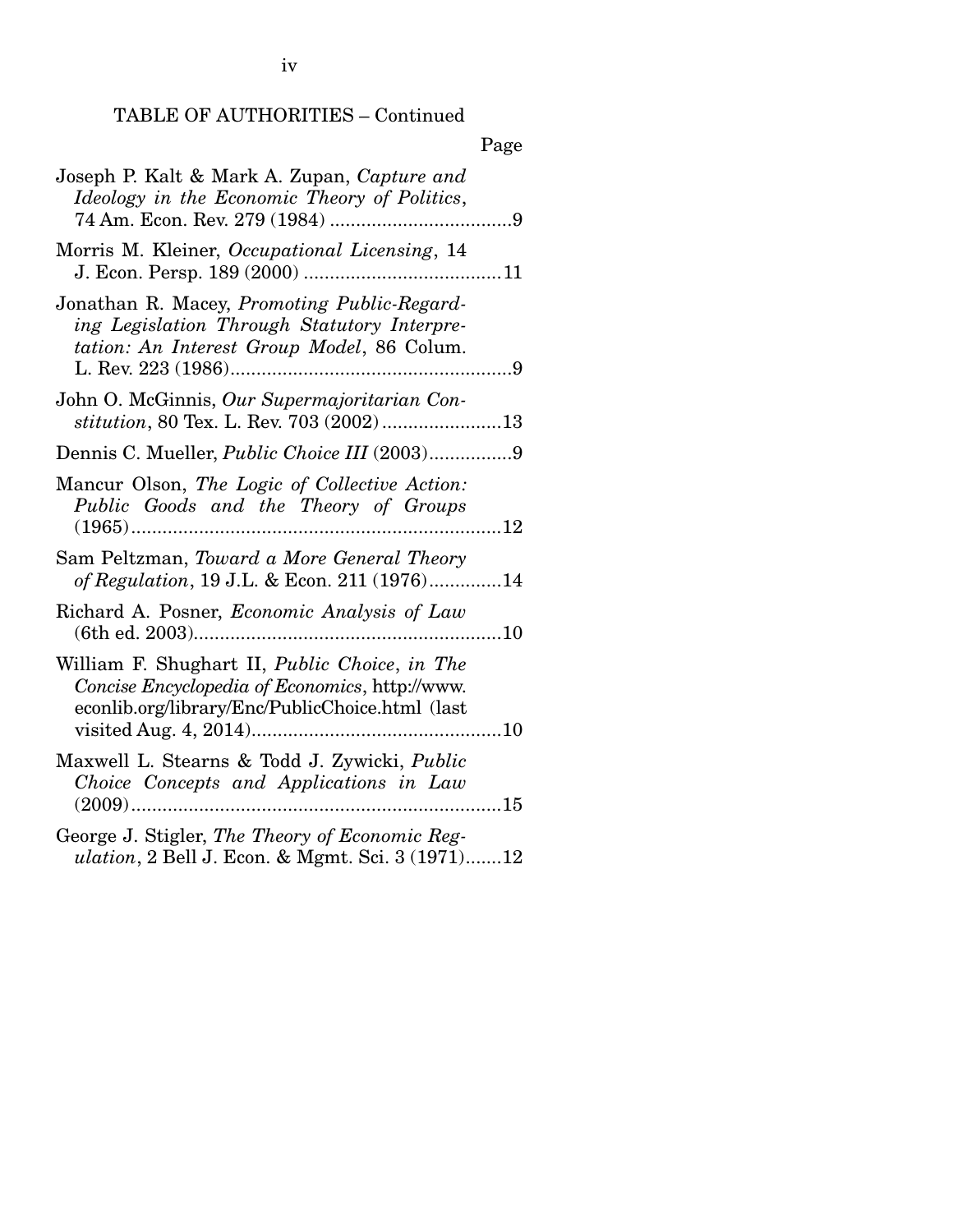#### **INTEREST OF THE** *AMICI CURIAE*<sup>1</sup>

The undersigned *amici* are 45 researchers and academics who are experts in the field of public choice and regulatory economics. *Amici* believe that research in the field of public choice economics will assist this Court in reaching a decision based on an accurate understanding of the narrow political and economic interests that dominate occupational-licensing boards like the North Carolina State Board of Dental Examiners and also limit the ability of these boards to accurately represent the public will or promote the public good.<sup>2</sup>

The *amici* joining this brief are:

- Daniel K. Benjamin, Ph.D., Clemson University
- James T. Bennett, Ph.D., George Mason University

2 The views set forth in this brief are those of the *amici* and do not necessarily reflect the views of the academic or research institutions with which they are affiliated.

<sup>1</sup> Pursuant to Supreme Court Rule 37.2(a), *amici* state that all parties have consented to the filing of this brief by filing notices of blanket consent with the Court. Pursuant to Supreme Court Rule 37.6, *amici* state that no counsel for a party authored this brief in whole or in part, and no such counsel or any party made a monetary contribution intended to fund the preparation or submission of this brief. No person or entity, other than *amici*  or their counsel, made a monetary contribution intended to fund the preparation or submission of this brief.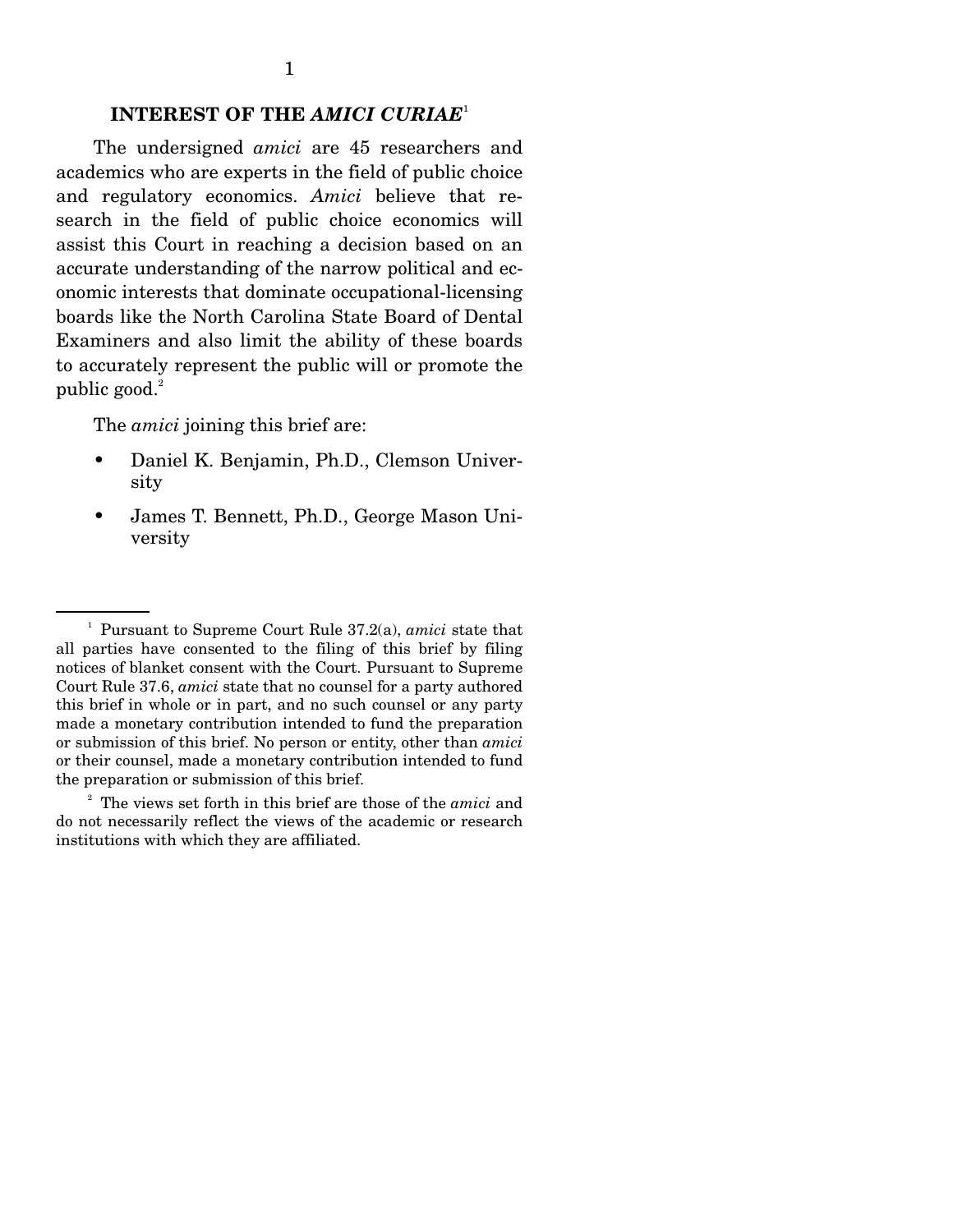- Bruce L. Benson, Ph.D., Florida State University
- Donald J. Boudreaux, J.D., Ph.D., George Mason University
- Bryan D. Caplan, Ph.D., George Mason University
- Art Carden, Ph.D., Samford University
- Christopher Coyne, Ph.D., George Mason University
- Jerry Ellig, Ph.D., Mercatus Center at George Mason University
- Anthony J. Evans, Ph.D., ESCP Europe Business School
- Timothy J. Groseclose, Ph.D., George Mason University
- Colleen Haight, MBA, Ph.D., San Jose State University
- David R. Henderson, Ph.D., Naval Postgraduate School
- Roberta Q. Herzberg, Ph.D., John Templeton Foundation
- Randall G. Holcombe, Ph.D., Florida State University
- Daniel E. Houser, Ph.D., George Mason University
- James L. Huffman, J.D., Dean Emeritus, Lewis & Clark Law School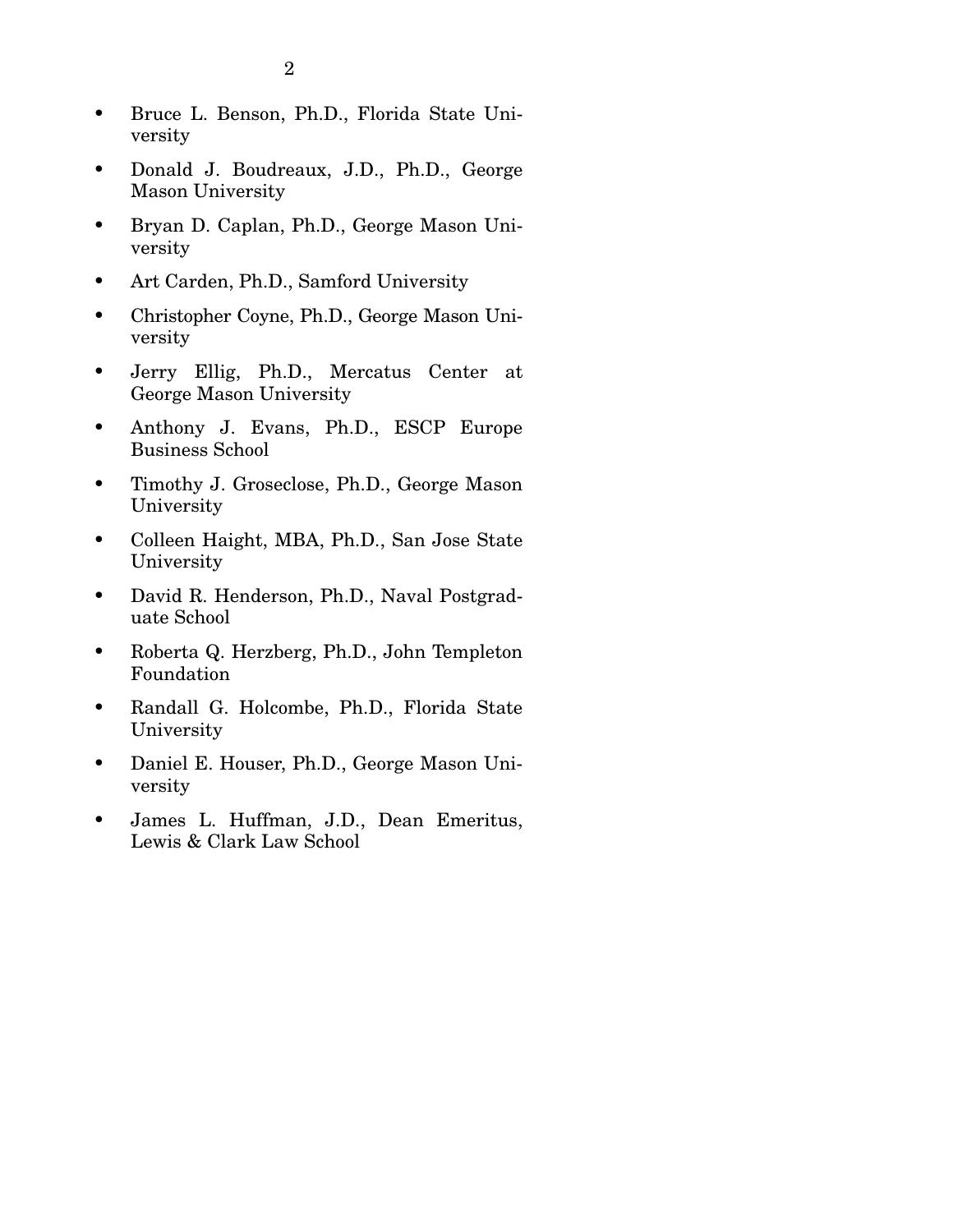3

- Garett Jones, Ph.D., George Mason University
- Jeremy Kidd, J.D., Ph.D., Mercer University School of Law
- Daniel B. Klein, Ph.D., George Mason University
- Mark Leo Koyama, Ph.D., George Mason University
- David M. Levy, Ph.D., George Mason University
- Edward Lopez, Ph.D., Western Carolina University
- Michael D. Makowsky, Ph.D., Johns Hopkins University
- Fred McChesney, J.D., Ph.D., University of Miami School of Law
- Robert McCormick, Ph.D., Interim Dean, Clemson University
- Roger E. Meiners, J.D., Ph.D., University of Texas – Arlington
- Matthew D. Mitchell, Ph.D., Mercatus Center at George Mason University
- Michael C. Munger, Ph.D., Duke University
- Hester Peirce, J.D., Mercatus Center at George Mason University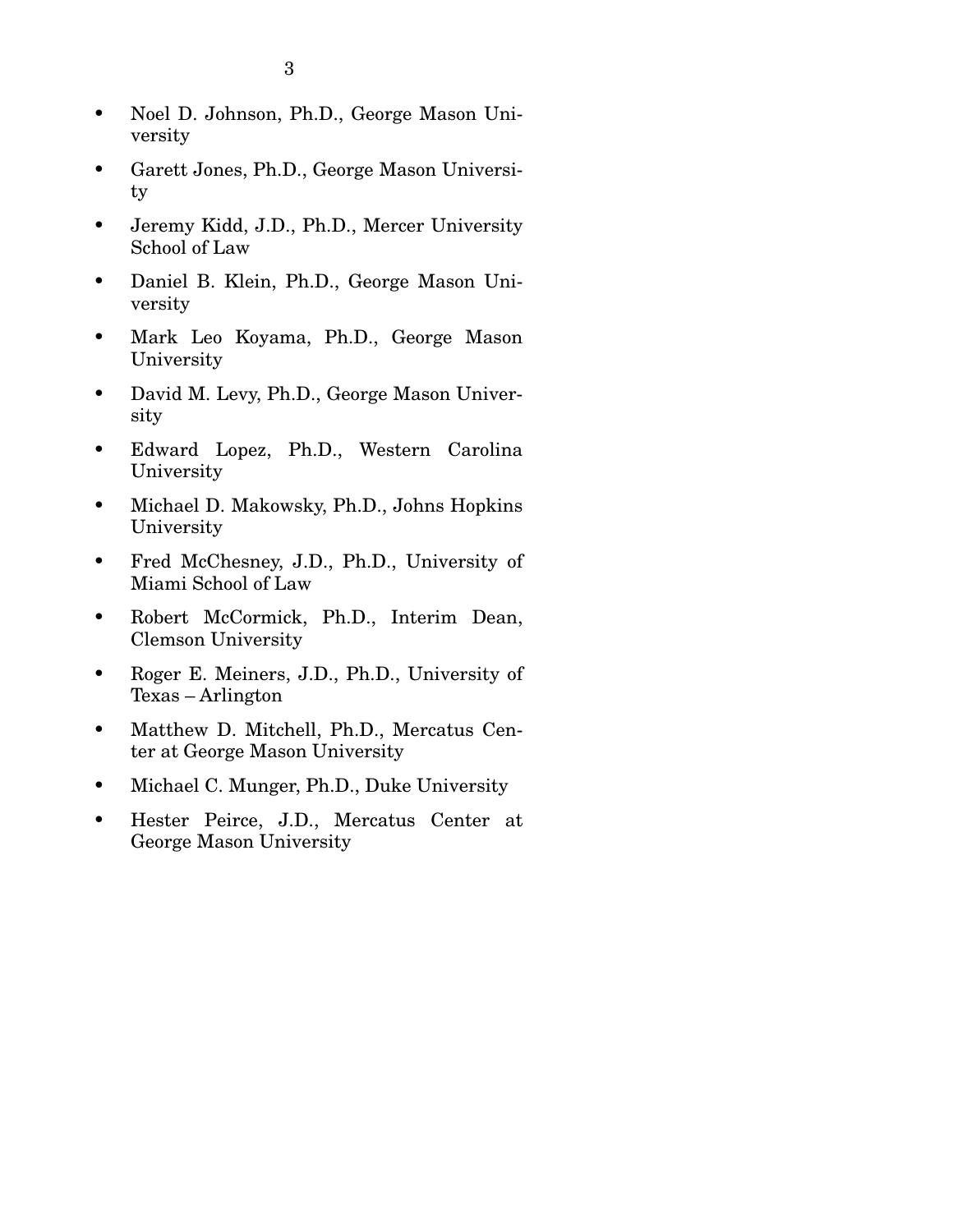- Sam Peltzman, Ph.D., Professor Emeritus, University of Chicago Booth School of Business
- Paul H. Rubin, Ph.D., Emory University
- William F. Shughart II, Ph.D., Utah State University Huntsman School of Business
- Daniel Joseph Smith, Ph.D., Troy University
- Thomas Stratmann, Ph.D., George Mason University
- Alex T. Tabarrok, Ph.D., George Mason University
- Diana W. Thomas, Ph.D., Creighton University
- Michael D. Thomas, Ph.D., Creighton University
- Richard E. Wagner, Ph.D., George Mason University
- Lawrence Reed Watson Jr., J.D., Property and Environment Research Center
- Lawrence H. White, Ph.D., George Mason University
- Walter E. Williams, Ph.D., George Mason University
- Bonnie Wilson, Ph.D., Saint Louis University
- Bruce Yandle, Ph.D., Dean Emeritus, Clemson University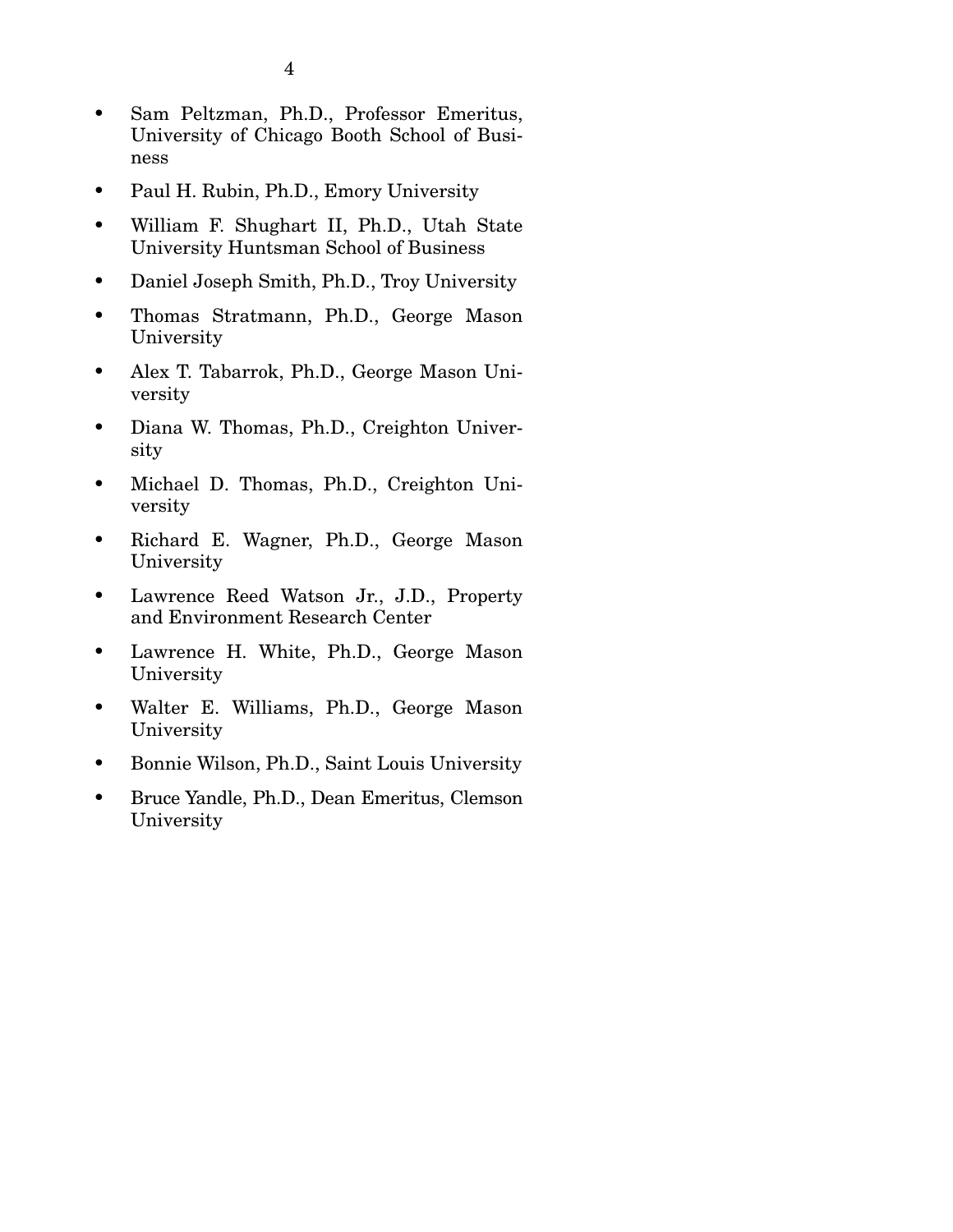• Todd J. Zywicki, J.D., George Mason University School of Law

--------------------------------- ---------------------------------

#### **SUMMARY OF THE ARGUMENT**

 The central legal question in this case is whether the North Carolina State Board of Dental Examiners – which consists almost entirely of licensed dentists selected by other licensed dentists – should be entitled to the benefit of state-action immunity against federal antitrust laws. *Amici* contend that the answer to that question must turn not only on legal principles, but also on the best available social-science evidence regarding the way that occupationallicensing boards like North Carolina's operate in the real world. As this brief will explain, in the real world, occupational-licensing boards routinely use government power to promote the private financial interests of their own members and licensees, rather than to promote any legitimate government interests.

 The evidence for this conclusion is supplied by a branch of economics known as "public choice economics." Public choice economics is the application of economic theory to study the causes and effects of government actions. Public choice economics has been widely and successfully used to explain and predict the forces that lead to the enactment of occupationallicensing laws and the behavior of occupationallicensing boards. A central finding of this research is that when self-interested economic actors – such as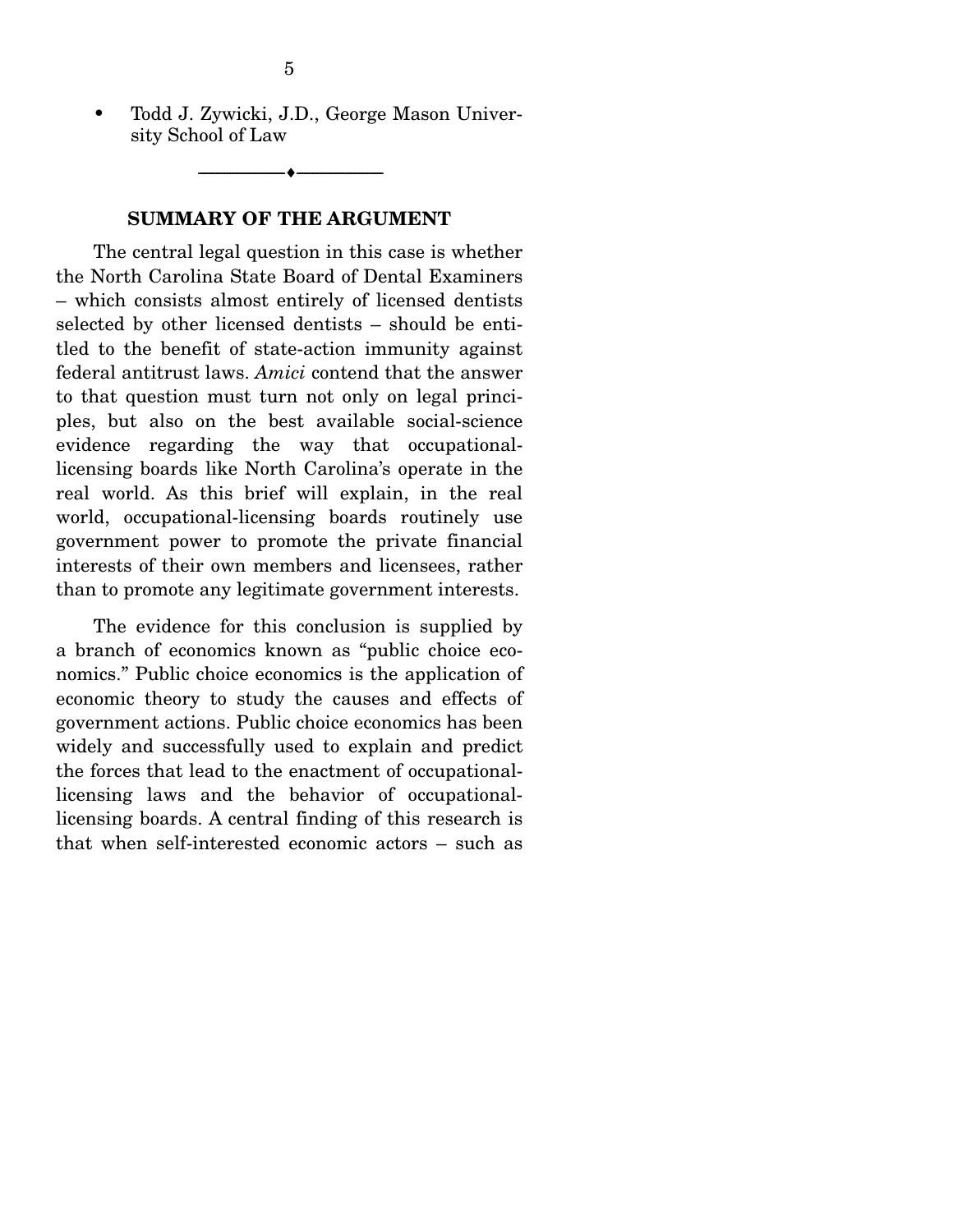licensed dentists – are given the power to influence or, as in this case, actually write the rules by which others will compete with them, they behave as selfinterested private actors, rather than as stewards of the public interest.

 These predictions are not merely theoretical. There is abundant evidence that this is precisely how dental boards across the country have operated in recent years, moving aggressively to cartelize teethwhitening services. The evidence also demonstrates that these cartelization efforts have been driven overwhelmingly by licensed dentists seeking to restrict competition, rather than by consumer complaints or evidence of consumer harm caused by non-dentist teeth whiteners.

 In light of these findings, *amici* conclude that "there is no realistic assurance" that the North Carolina State Board of Dental Examiners' "anticompetitive conduct promotes state policy, rather than merely the party's individual interests." *Patrick v. Burget*, 486 U.S. 94, 100 (1988). Under these facts, extending state-action immunity to the North Carolina State Board of Dental Examiners is likely to harm consumers and entrepreneurs while providing few, if any, public benefits.



#### **ARGUMENT**

When an economic interest group is given free rein to enact regulations that exclude potential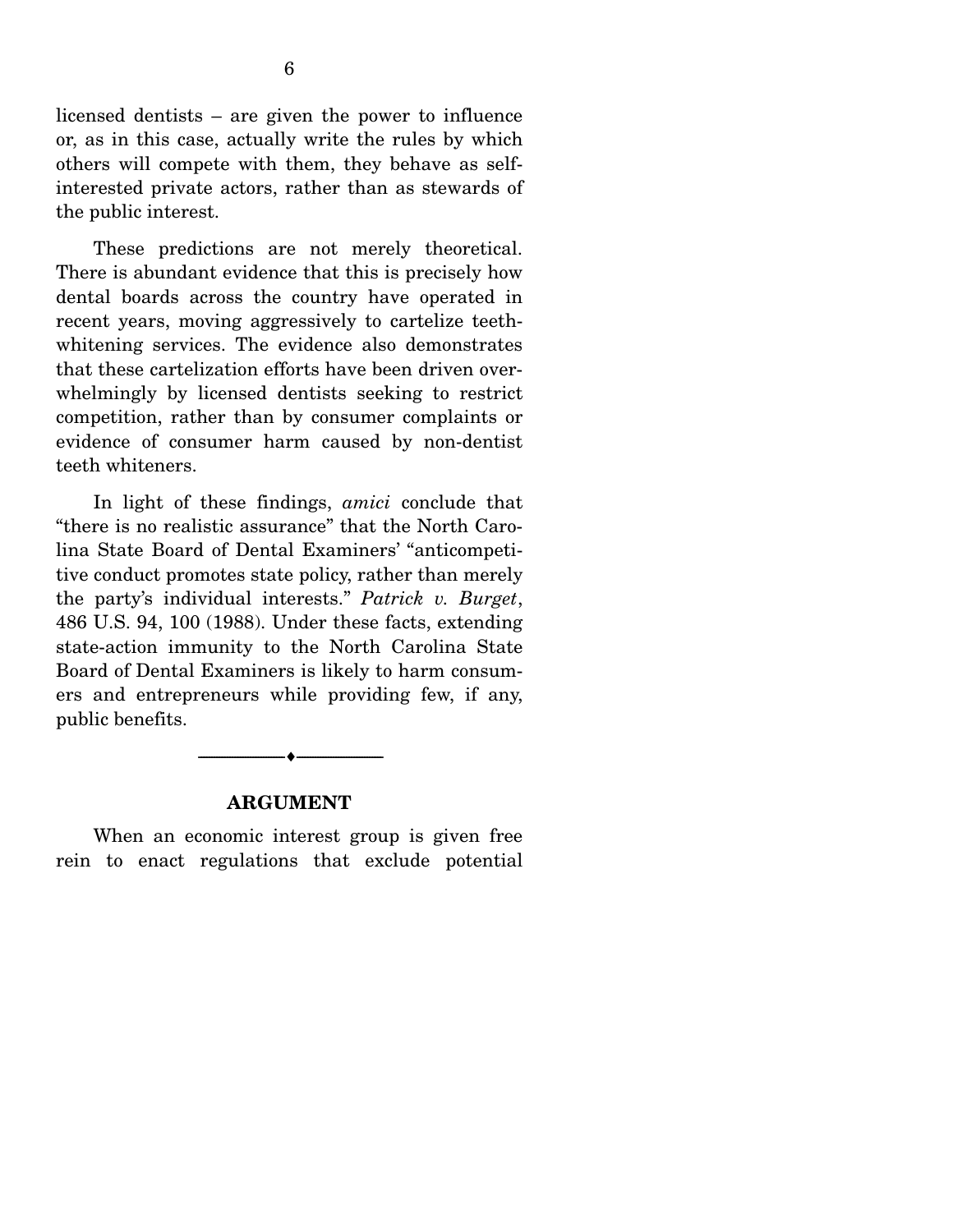competitors from the marketplace, should we expect that group to use its power in the service of legitimate governmental interests, or should we instead expect that group to promote its own private interests and those of its friends?

 One does not need a Ph.D. in economics – or even a particularly keen insight into human nature – to guess the answer to this question. Nevertheless, economists have conducted a great deal of study on this and other related questions. Perhaps not surprisingly, economists have generally observed that governmental regulation – particularly regulation that restricts economic competition – frequently reflects the dominant influence of politically powerful interest groups, not the interests of voters, consumers, or would-be competitors. The likelihood of this occurring is even greater when, as in this case, a politically powerful interest group is directly empowered to create and enforce government policy.

 These conclusions are drawn from a body of research known as "public choice economics." In section I, *amici* describe the basics of public choice economics and explain why it predicts that self-interested actors, such as the members of the North Carolina State Board of Dental Examiners, are likely to use government power to serve their own private interests rather than the governmental interests of the State. In section II, *amici* demonstrate that the predictions of public choice economics are borne out by real evidence, and that the North Carolina State Board of Dental Examiners' cease-and-desist letters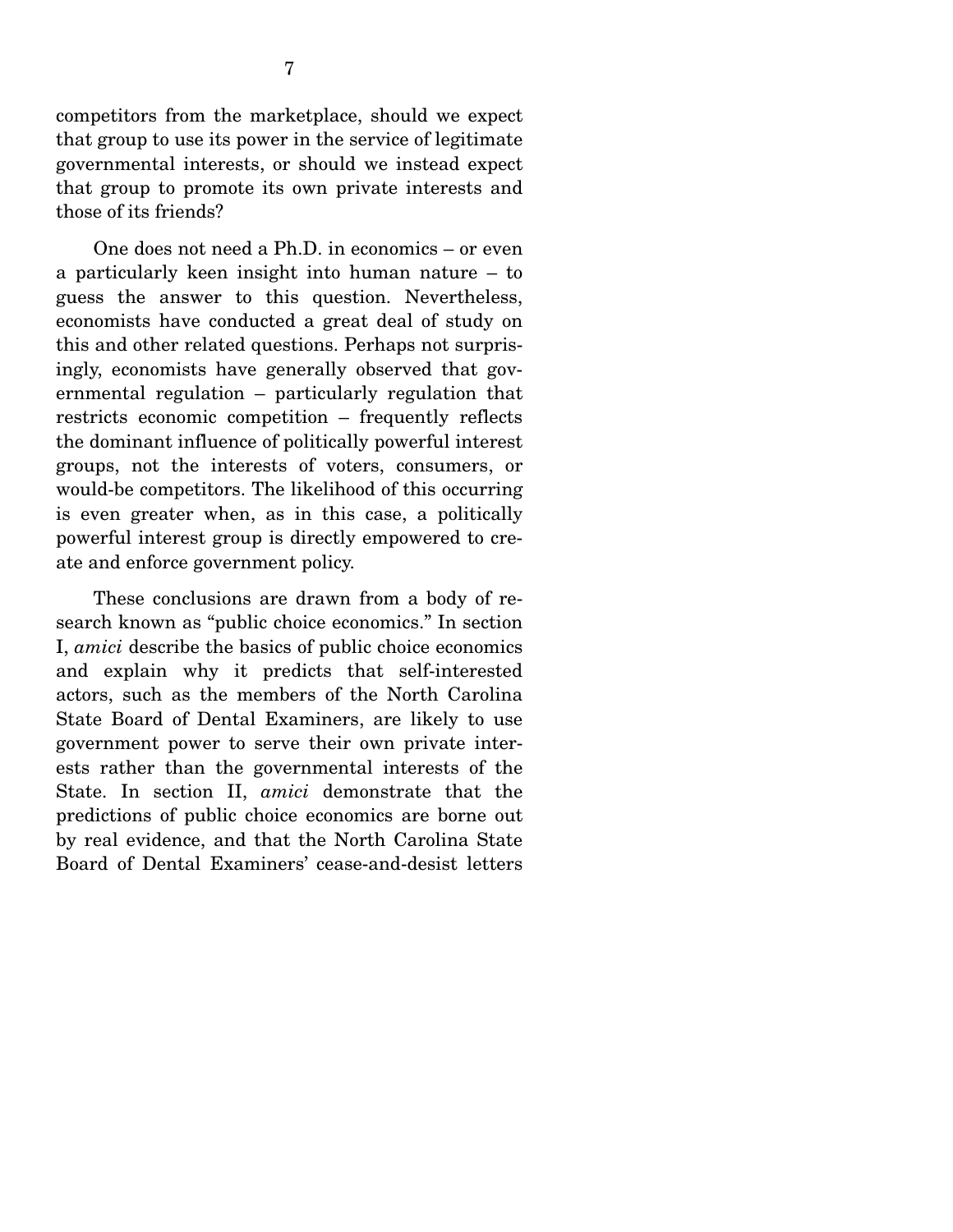to non-dentist teeth whiteners bear all of the hallmarks of self-dealing and regulatory capture.

**I. Public Choice Economics Predicts That Occupational Licensing Boards Like the North Carolina State Board of Dental Examiners Routinely Serve the Private Interests of Members of the Regulated Occupation Rather Than the Public Interest.** 

In section A, *amici* provide a basic overview of what public choice economics is and the reasons why it is relevant to this case. In section B, *amici* demonstrate that public choice economics explains how concentrated interest groups like licensed dentists are able to enact regulations that benefit themselves financially while harming their competitors and consumers. Finally, in section C, *amici* explain why public choice problems are particularly acute in this case, in which dentists are doing more than seeking government favors – they are actually writing the rules that will govern if, how, and when anyone else will be allowed to compete with them in the lucrative market for teeth-whitening services.

### **A. Public choice economics studies the causes and effects of government regulations.**

Public choice economics, or public choice theory, is "the economic study of nonmarket decision making, or simply the application of economics to political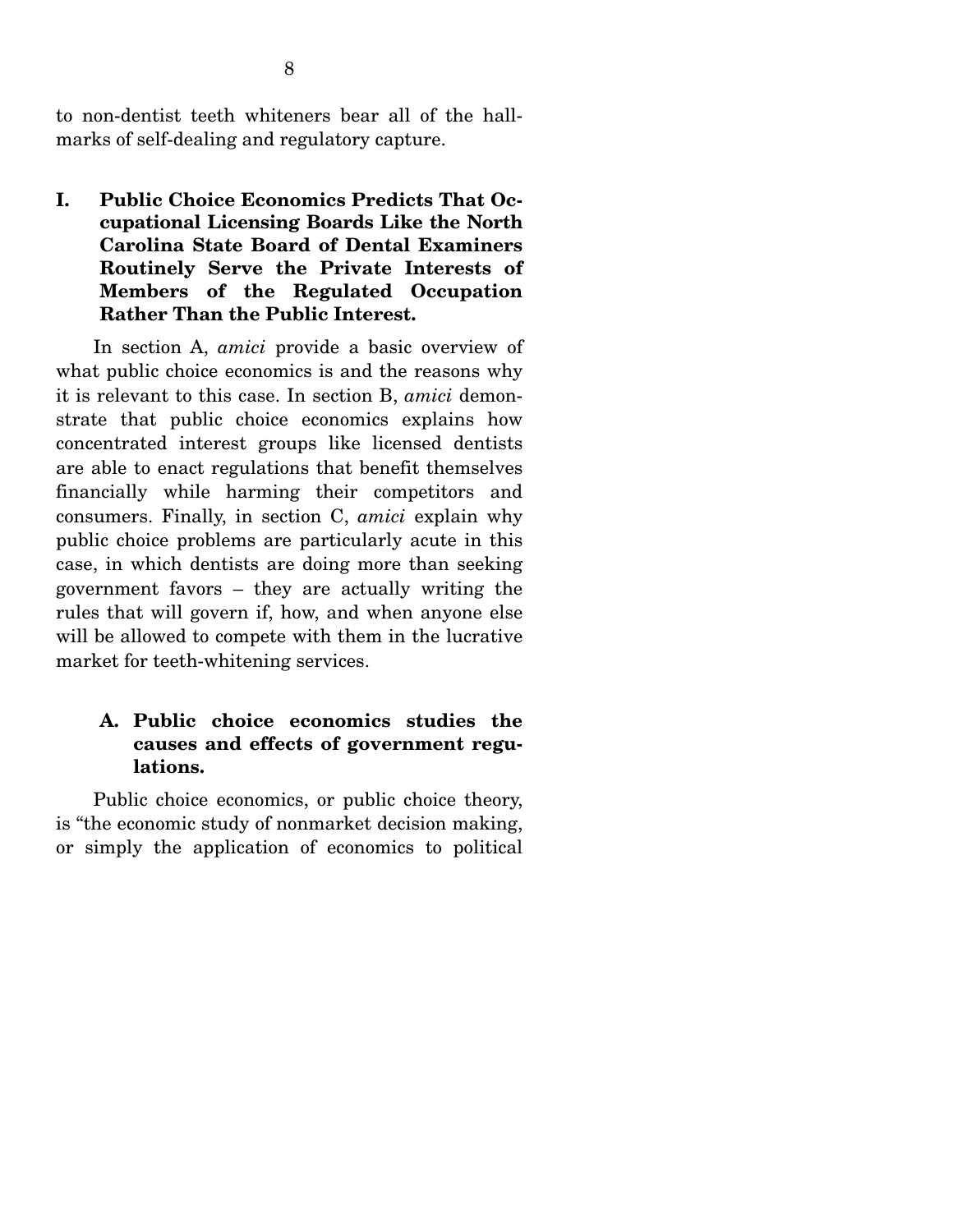science." Dennis C. Mueller, *Public Choice III* at 1 (2003). Public choice is a well-established field of study that has been "almost universally accepted" since the mid-1980s as explaining much economic regulation. Jonathan R. Macey, *Promoting Public-Regarding Legislation Through Statutory Interpretation: An Interest Group Model*, 86 Colum. L. Rev. 223, 224 n.6 (1986) (citing Joseph P. Kalt & Mark A. Zupan, *Capture and Ideology in the Economic Theory of Politics*, 74 Am. Econ. Rev. 279 (1984)). At least five major figures in the field of public choice have been awarded the Nobel Prize in Economic Science: Kenneth Arrow, James Buchanan, Elinor Ostrom, Vernon Smith, and George Stigler. *All Prizes in Economic Sciences*, Nobelprize.org – The Official Web Site of the Nobel Prize, http://www.nobelprize.org/nobel\_prizes/economicsciences/laureates/ (last visited Aug. 4, 2014).

 Among other things, these and other public choice economists have studied the causes and effects of governmental regulation. Public choice theory rests on the fundamental assumption that politicians and constituents are rational economic actors; that is, constituents compete with one another to demand political favors from the government, and politicians frequently use the coercive powers of the state to provide wealth transfers in return for political support. "The interest group most able to translate its demand for a policy preference into political pressure is the one most likely to achieve its desired outcome." James C. Cooper, Paul A. Pautler, & Todd J. Zywicki, *Theory and Practice of Competition Advocacy at the*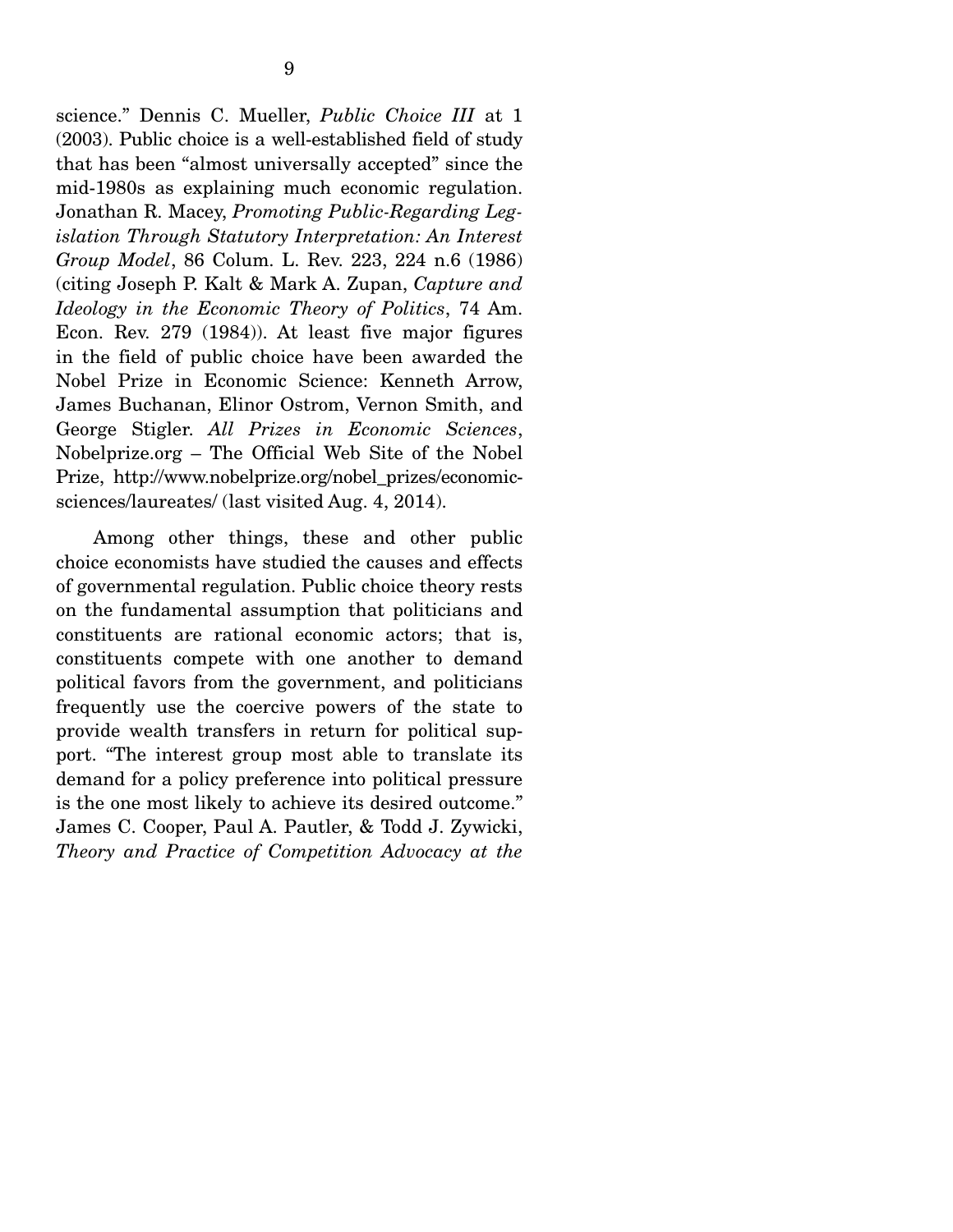*FTC*, 72 Antitrust L.J. 1091, 1100 (2005). The result is that governmental policies – particularly economic policies – often fail to reflect the interests of a majority of the public and instead generally reflect the comparative advantage of special interests to organize and exert political influence relative to the public. *See* Richard A. Posner, *Economic Analysis of Law*   $§$  19.3, at 534–36 (6th ed. 2003).<sup>3</sup>

### **B. Public choice economics predicts that concentrated interest groups have both the incentive and the ability to restrict competition in ways that harm consumers.**

The insights of public choice economics have profound consequences for this case. Among other things, the North Carolina State Board of Dental Examiners has repeatedly invoked the concept of federalism in support of its argument that this Court should grant the Board state-action immunity. *See* Pet'r's Br. 2, 12- 14, 16-21, 23, 29, 31-34, 42, 47-48, 52, 55-59. Public choice theory calls the Board's reliance on "federalist" concerns into question, because it predicts not only that there is little correlation between the views of North Carolinians and the self-serving policies enacted by the Dental Board, but also that North

<sup>3</sup> For additional background on public choice economics, *see generally* William F. Shughart II, *Public Choice*, *in The Concise Encyclopedia of Economics*, http://www.econlib.org/library/Enc/ PublicChoice.html (last visited Aug. 4, 2014).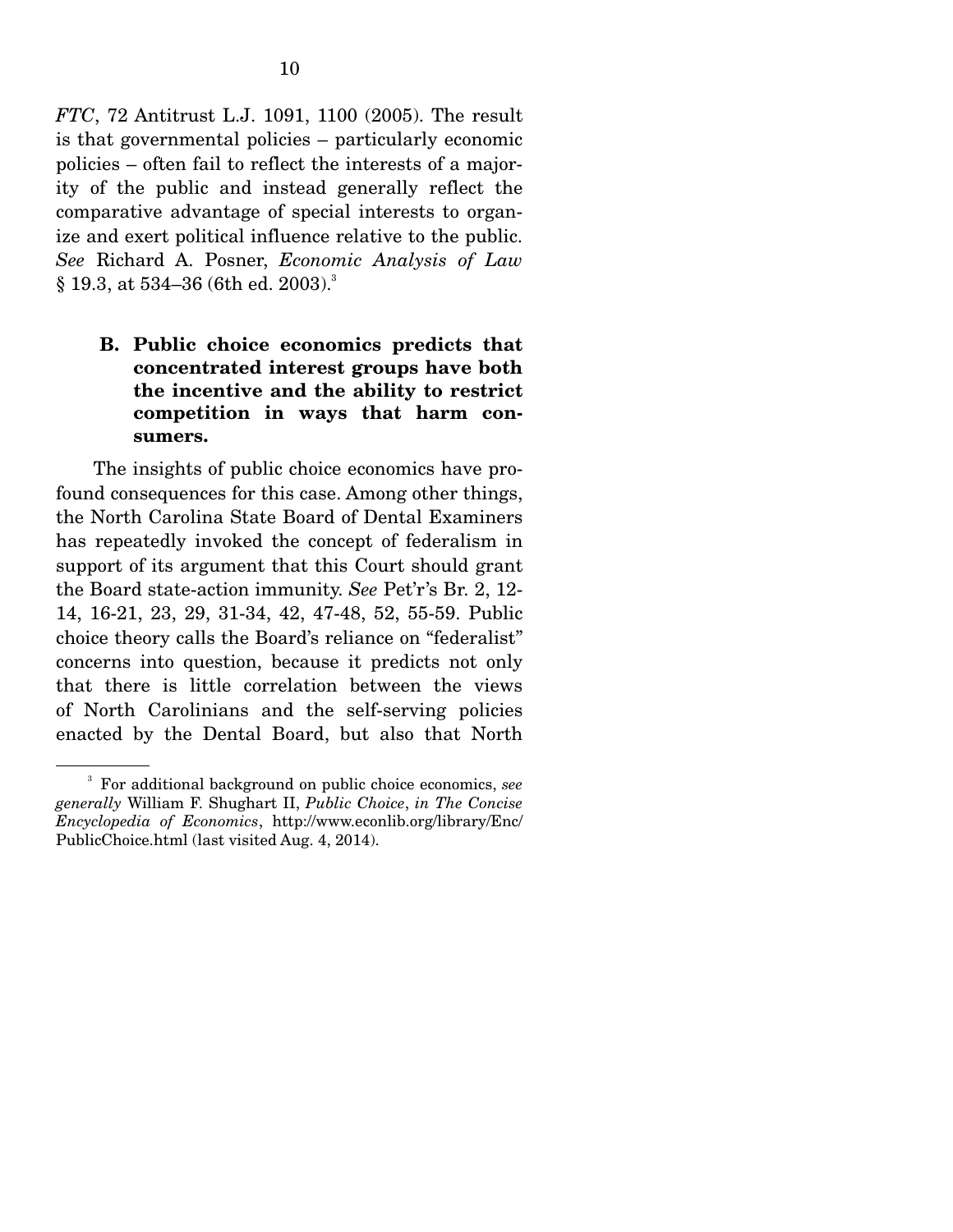Carolinians are likely to be harmed by those policies and have little practical chance of repealing them.

 For purposes of explaining the dynamics of public choice theory, *amici* will use the example of the lobbying for and passage of anticompetitive laws. But throughout the following discussion, it should be kept in mind that these dynamics are exacerbated in this case. Simply put, North Carolina's licensed dentists have little need to *lobby* for anticompetitive laws because they have the practical ability to write their own.

 Anticompetitive regulations can take many forms, but an increasingly common form is occupational licensure. These laws often serve primarily to protect members of the regulated industry, with no discernable benefit to consumers or the public, and are not justified under the purported rationale of consumer protection. On the contrary, by raising prices and reducing the options available to consumers, many regulations have a net negative effect. *See* Morris M. Kleiner, *Occupational Licensing*, 14 J. Econ. Persp. 189 (2000) (summarizing many studies).

 Public choice economics helps to explain the prevalence of such laws. It is widely accepted that government regulations that restrict competition and entry into a particular industry (1) cause prices to increase above the competitive market price and (2) allow industry participants to reap long-term economic profits. Unsurprisingly, such regulations are thus actively sought by particular industries and are "designed and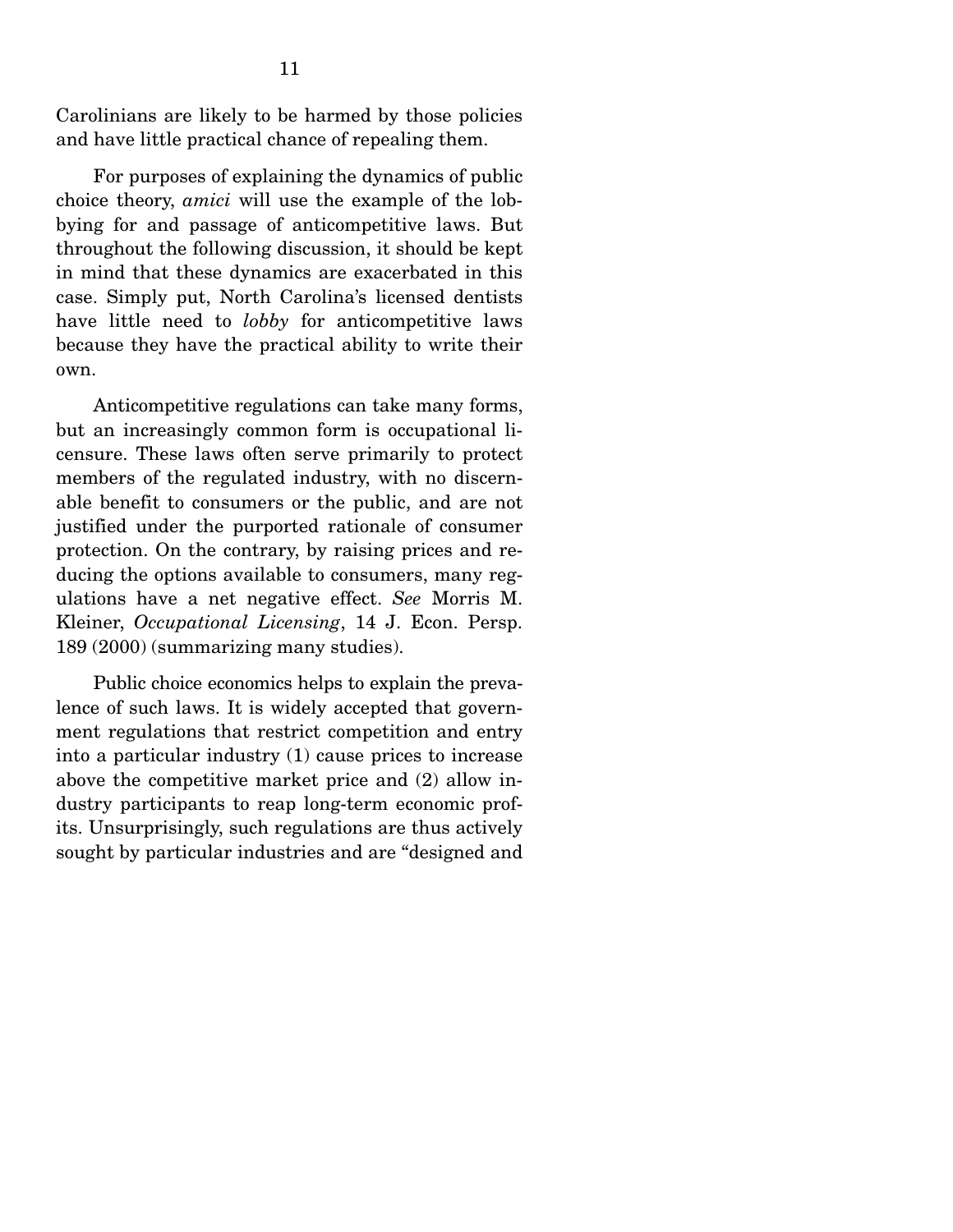operated primarily for [the industry's] benefit." George J. Stigler, *The Theory of Economic Regulation*, 2 Bell J. Econ. & Mgmt. Sci. 3 (1971); Milton Friedman, *Capitalism & Freedom* 140 (1962) (observing that "[t]he pressure for [occupational licensing] invariably comes from members of the occupation itself " and not consumers or the public).

 This process of special interests lobbying governments to impose anticompetitive regulations is known as "rent seeking." That term, in this context, refers to an industry's ability, through an anticompetitive regulation, to raise prices above the price that would be charged in an otherwise open market. Nobel laureate James Buchanan defined "rent" as "that part of the payment to an owner of resources over and above that which those resources could command in any alternative use," or "receipt in excess of opportunity cost." James M. Buchanan, *Rent Seeking and Profit Seeking*, *in Toward a Theory of the Rent-Seeking Society* 1 (1980). A monopoly profit is one example of a "rent," as used herein.

 Economists have long recognized that, when it comes to rent seeking, smaller, homogenous interest groups – such as members of a specialized trade – frequently have a comparative advantage in the political process relative to larger, more heterogeneous and diffuse groups such as consumers and the public at large. *See generally* Mancur Olson, *The Logic of Collective Action: Public Goods and the Theory of Groups* (1965). Members of a small interest group stand to make a substantial economic gain from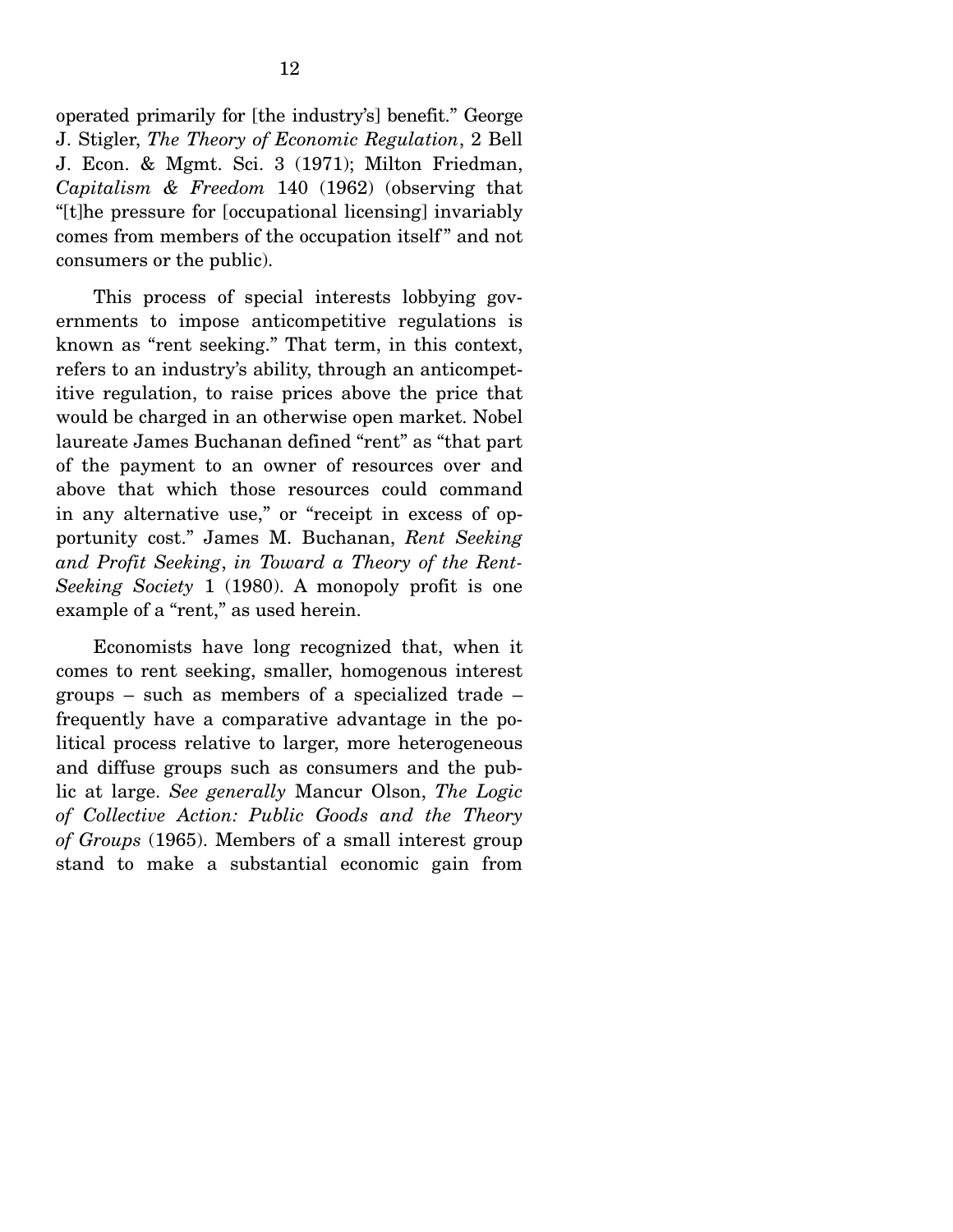securing favorable legislation. Hence, members have an incentive to inform themselves regarding laws and regulations that affect their industry and to organize to secure enactment of favorable legislation or block legislation adverse to their interests. John O. McGinnis, *Our Supermajoritarian Constitution*, 80 Tex. L. Rev. 703, 735 n.137 (2002) (observing that the "intense common concerns" of special interest groups "help them overcome organizational difficulties and give them more influence than their numbers warrant").

 This advantage is especially pronounced in industries governed by professional licensing. First, members of professional networks are often already organized by trade associations or otherwise, thereby reducing the transaction costs of redirecting their organizational resources (money and manpower) toward political lobbying efforts. Second, such professional organizations also often have an internal communications infrastructure. Through newsletters, e-mail lists, regular meetings, and the like, members can be educated about relevant issues and proposed legislation with relative ease. This greatly reduces the time and money that would need to be spent for any individual to remain informed and motivated to act, overcoming problems of rational ignorance within the profession.<sup>4</sup> Third, licensed professions are

<sup>4</sup> "Rational ignorance" is a term used to describe situations in which an individual chooses not to pay attention to certain information because paying attention has costs in time and effort (Continued on following page)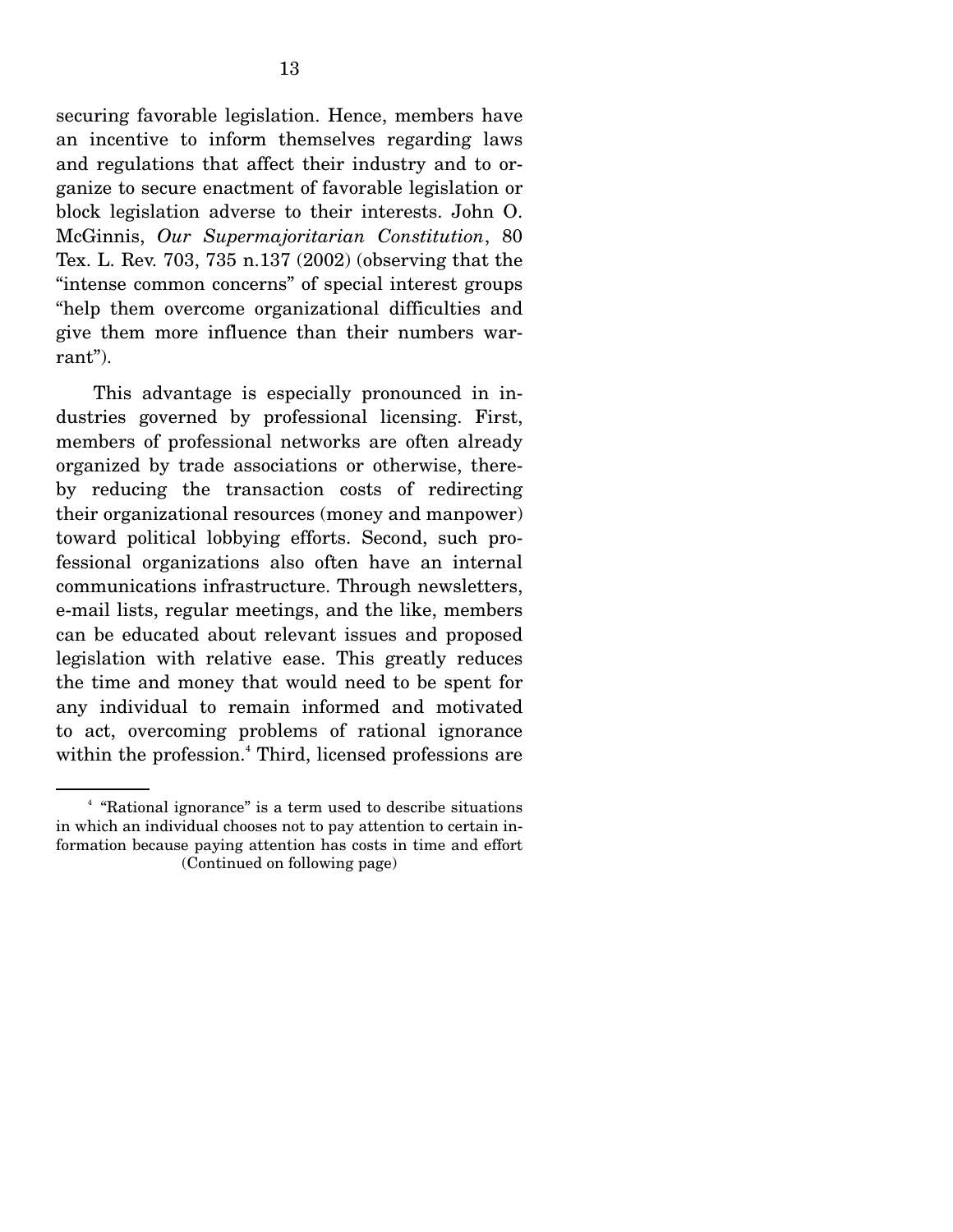usually largely self-governing, which gives members an opportunity to enact anticompetitive regulations to benefit their members at the expense of the public with little public or legislative oversight.

 By contrast, consumers generally face significant collective-action problems in opposing anticompetitive regulations. The costs of anticompetitive regulations are spread thinly across consumers, principally in the form of marginally higher prices, giving each individual consumer little incentive to learn about and organize to oppose every anticompetitive or protectionist regulation. Each member of the public is thus "rationally ignorant" about many anticompetitive regulations that apply to scores of products and services they buy.

 Thus, because of industries' "superior ability to organize in the political process relative to consumers, consumer interests are often subservient to industry interests in the regulatory process." Cooper, *supra*, at 1100; Sam Peltzman, *Toward a More General Theory of Regulation*, 19 J.L. & Econ. 211, 212 (1976) ("A common[,] though not universal, conclusion has become that, as between the two main contending interests in regulatory processes, the producer interest tends to prevail over the consumer interest."). The result is that consumers often have little hope of stopping the enactment of anticompetitive

and the benefits to that individual of paying attention are too small to justify the cost.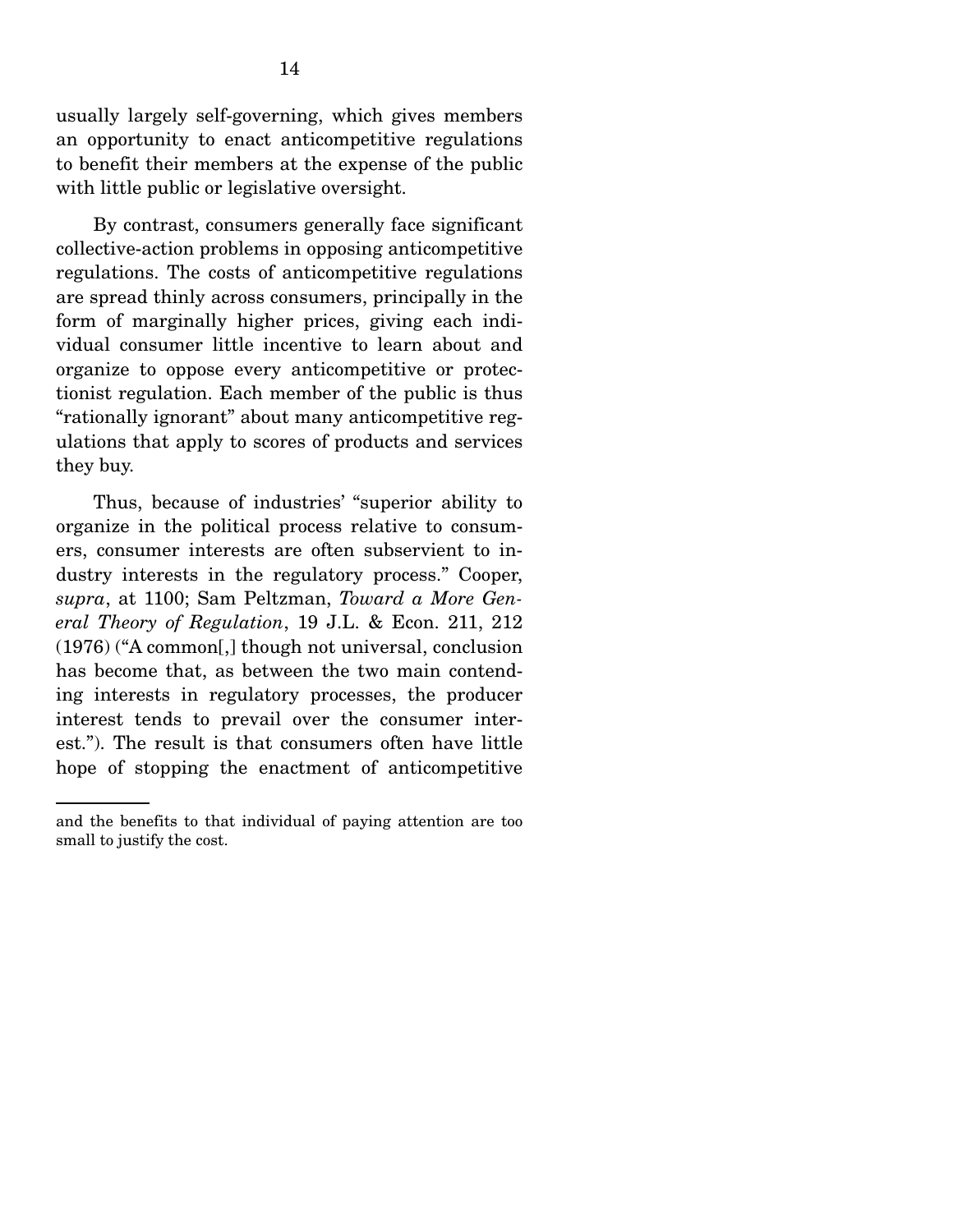regulations that force them to pay higher prices for fewer choices.

#### **C. All of these concerns are heightened in this case due to North Carolina's fordentists, by-dentists regulatory scheme.**

The foregoing discussion has concerned the power of concentrated interest groups to secure passage of anticompetitive legislation in spite of the harms that legislation may visit on consumers. But, as mentioned earlier, all of these concerns are magnified when a concentrated interest group is not merely lobbying for anticompetitive legislation, but is instead actually writing the rules by which others will be allowed to compete with them. Once given the power of selfregulation and the power to control entry into an occupation, licensed professionals have a strong incentive to expand the scope of their governmental monopoly to further protect their economic interests.

 Unfortunately, the same failures of the political process that produce special-interest regulations explain why these regulations, once enacted, are so immune to correction or repeal through legislative processes. Because legislative efforts must survive multiple roadblocks to the passage of legislation (often referred to as "veto gates"), well-organized special interests can even more easily frustrate the repeal of special-interest laws than they could enact the laws in the first place. *See* Maxwell L. Stearns & Todd J. Zywicki, *Public Choice Concepts and Applications in*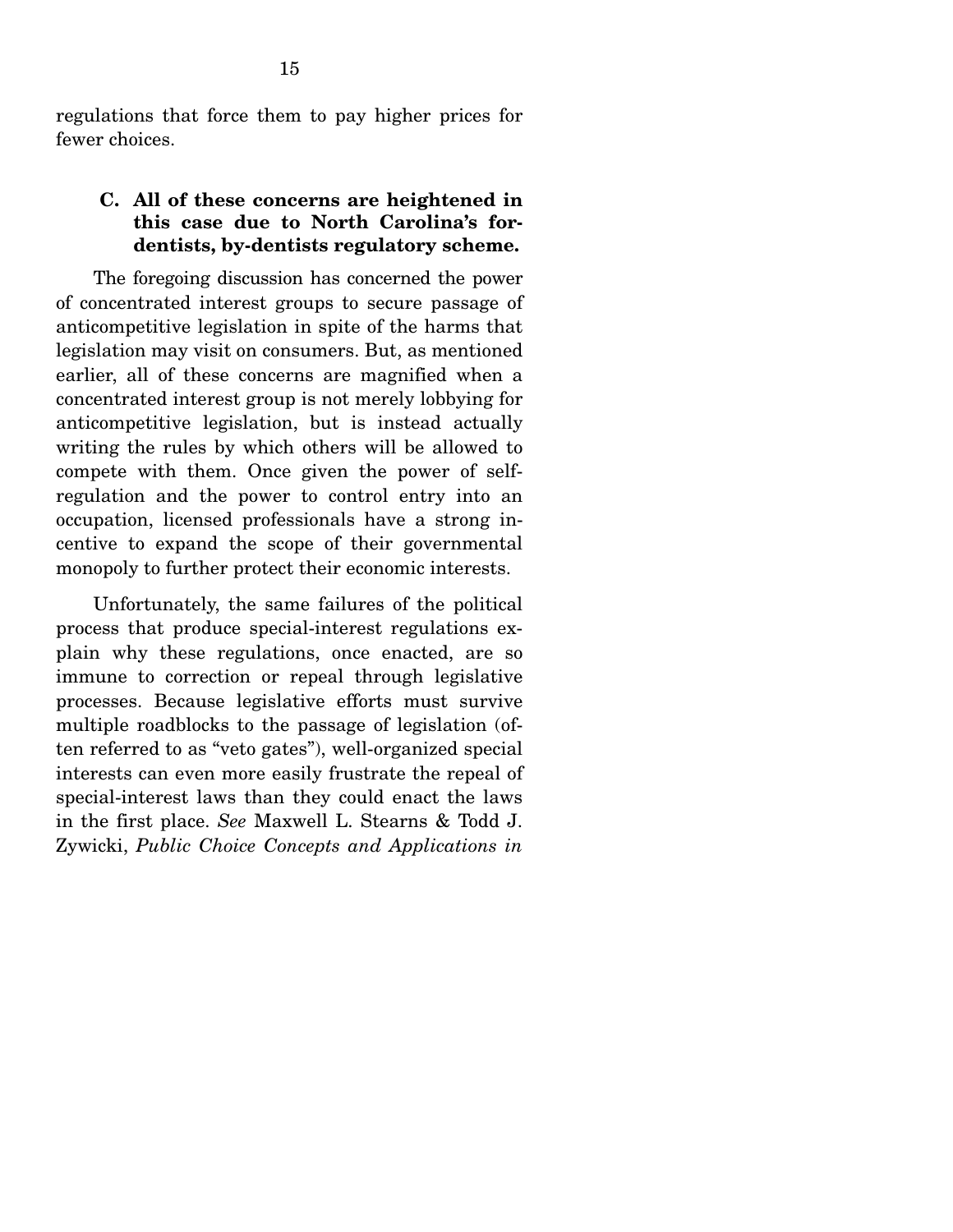Law 72 (2009) (explaining that "veto gates' are in place to slow down or to stop legislation that benefits the public at large at a cost borne largely or entirely by a narrow interest group").

 Thus, within the vaguely defined scope of North Carolina's broadly worded dental practice act, the members of the Dental Board have the practical ability to enact nearly unrepealable regulations that fence out competitors. In doing so, they are not directly accountable to any elected official or the voting public. Instead, they are primarily accountable to their colleagues – the fellow dentists who elected them and who will also benefit from any anticompetitive regulations they enact. The scheme is ripe for self-dealing. And, as explained in the following section, the burgeoning market for teeth-whitening services provides an opportunity for just that.

### **II. Dental Boards Across the Country Are Behaving Precisely as Public Choice Economics Predicts, Using Government Power to Grant Dentists a Lucrative Monopoly on Teeth Whitening.**

Teeth whitening is a lucrative business. The record below indicates that more than 80 percent of dentists offer teeth-whitening services. *See* Complaint Counsel's Proposed Final Stipulations of Law, Fact, and Authenticity at 7, *In re N.C. Bd. Of Dental Exam'rs*, No. 9343 (F.T.C. Feb. 8, 2011), *available at* http://www. ftc.gov/os/adjpro/d9343/110208ccproposedfinalstip.pdf.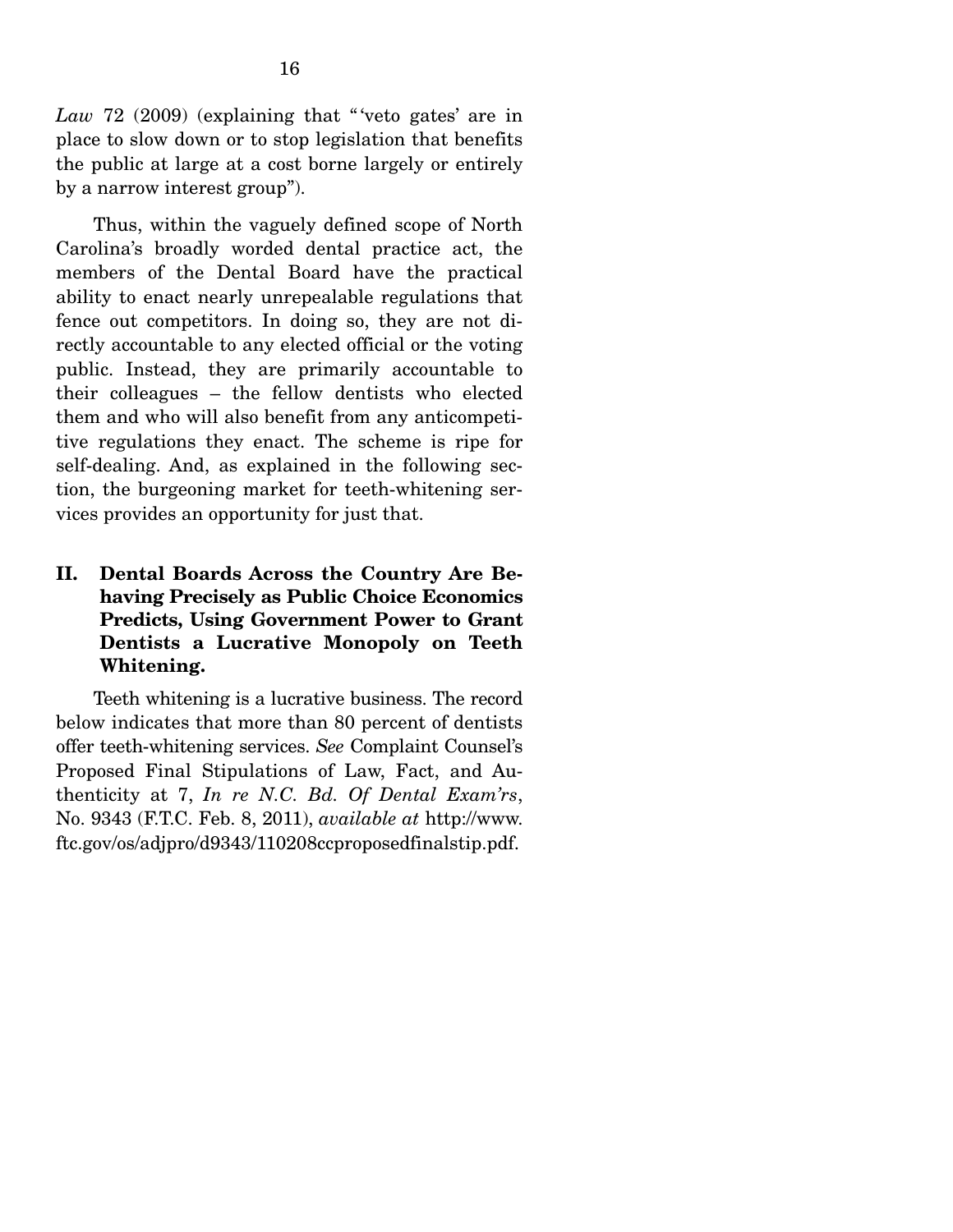The American Academy of Cosmetic Dentistry reported that in 2006 its members performed, on average, 70 teeth-whitening procedures for annual revenues of \$25,000 per dentist, or \$350 per procedure. Angela C. Erickson, *White Out: How Dental Industry Insiders Thwart Competition from Teeth-whitening Entrepreneurs* 2 (2013), *available at* http://www.ij.org/images/ pdf\_folder/other\_pubs/white-out.pdf (hereinafter *White Out*).

 Because teeth whitening is such a lucrative business, dentists have much to lose if non-dentists are permitted to compete with them for the provision of teeth-whitening services. This is especially true given that non-dentists offer markedly lower prices for teeth-whitening services – typically under \$150. *Id.* at 2.

 Public choice economics predicts that a concentrated interest group such as licensed dentists is likely to respond to these facts by seeking the passage of legislation or regulations that will restrict entry into the market for teeth whitening, even if those regulations are ultimately harmful to entrepreneurs who are shut out of the market and consumers who are forced to pay higher prices for fewer choices. As explained below, that is precisely what has happened: Throughout the country, dentists and dental boards have aggressively – and successfully – pursued policies that promote the narrow financial interests of their members, rather than any legitimate governmental interest.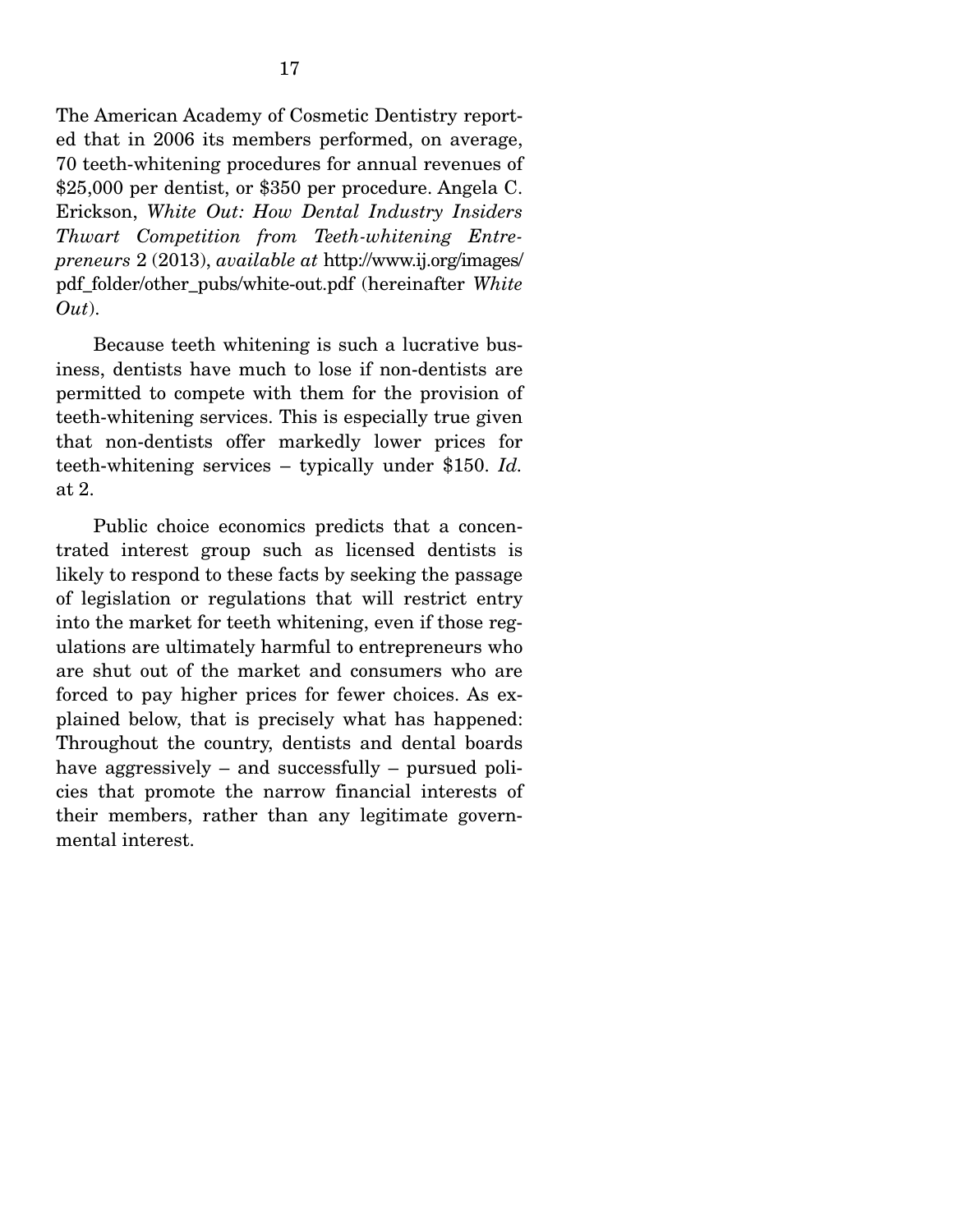#### **A. State restrictions on non-dentist teeth whitening have spread in recent years, largely through the efforts of state dental boards.**

Between 2005 and 2011, at least 29 states and the District of Columbia took legal action to restrict teeth whitening to licensed dentists. *White Out* at 7-8, 14-15, 18, 21 & Tables 1, 2, 3 & 4. The most common tactic was the one employed by the North Carolina State Board of Dental Examiners: the cease-anddesist letter. The dental boards of 24 states and the District of Columbia sent nearly 200 letters to nondentist teeth-whitening businesses, claiming they were violating state law and urging or ordering them to shut down, often with the threat of fines or other legal penalties. *Id.* at 17-18.<sup>5</sup> Although the North Carolina State Board of Dental Examiners was the most aggressive, sending 47 cease-and-desist letters, it was by no means alone: The Kansas dental board sent 39 such letters, and Iowa's board sent 20. *Id.* at 18, Table 3.

 As in North Carolina, all 25 dental boards sent cease-and-desist letters whose only legal basis was the boards' own interpretation of broadly worded statutes that did not explicitly prohibit non-dentist teeth whitening.<sup>6</sup> Typically, boards pointed to vague

<sup>&</sup>lt;sup>5</sup> At least nine states went further and sought injunctions to shut down teeth-whitening entrepreneurs. These efforts met with mixed success. *White Out* at 20-21.

<sup>6</sup> This number can be calculated by comparing the timing of legislation restricting teeth whitening to licensed dentists and (Continued on following page)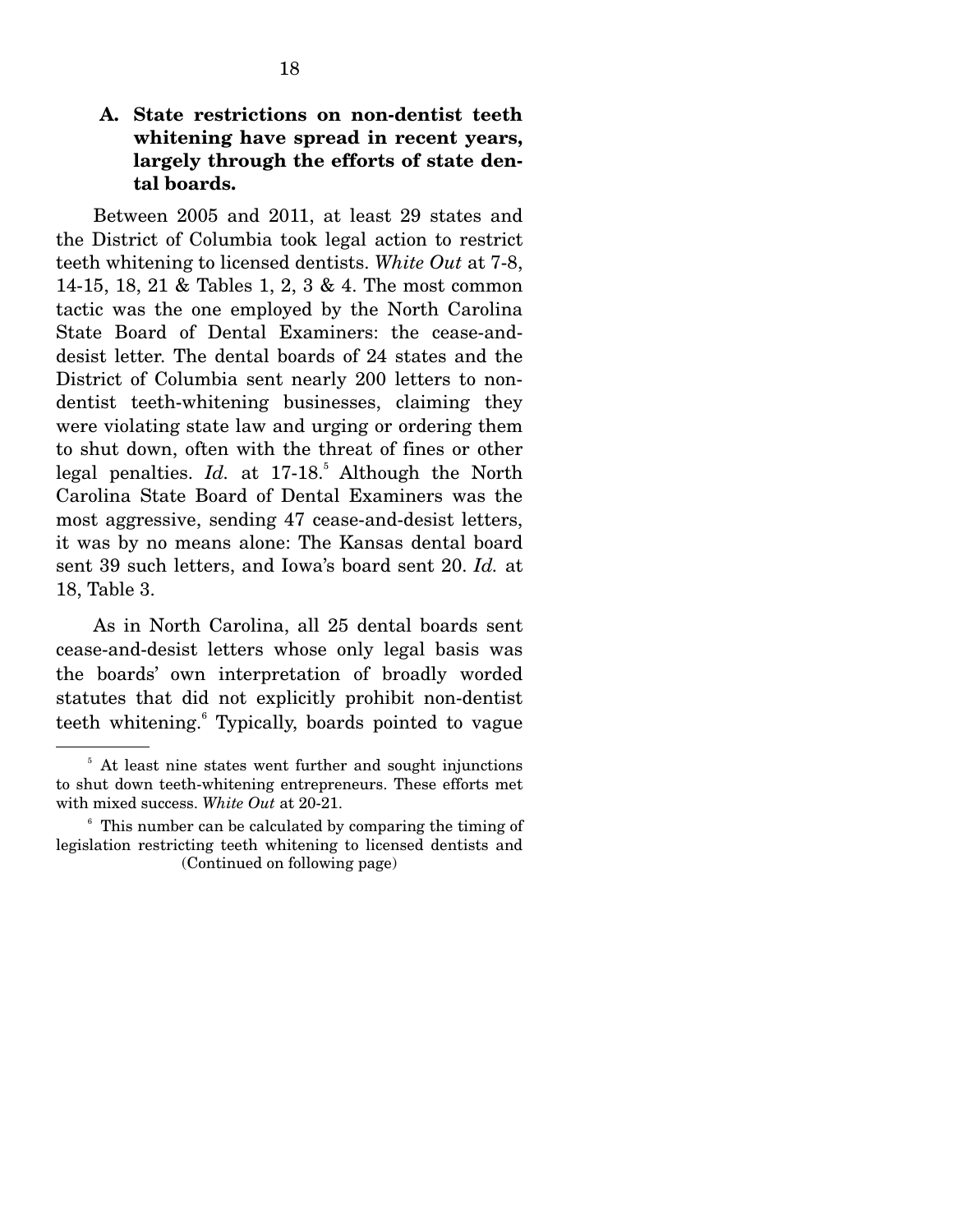statutory language in dental practice acts defining "dental service of any kind" or treatment of a dental "condition" as the exclusive province of licensed dentists. *Id.* at 20.

 Meanwhile, dental boards pursued both policy and legislative changes aimed at outlawing teeth whitening outside dental offices. By 2011, 11 state boards had taken the formal position that teeth whitening is the practice of dentistry, while another three adopted policies that appear to restrict teeth whitening but are either unclear or are not being enforced. *Id.* at 7-8.<sup>7</sup> Eight states passed legislation purporting to sweep teeth whitening into the practice of dentistry, and dental boards often proposed or supported their passage. *Id.* at 13-14. Dental boards in Alabama, Iowa, Kentucky, Minnesota, Nevada, New Hampshire, and North Dakota initiated legislative efforts, often by drafting bills. *Id.* at 13. At least two

the timing of cease-and-desist letters as shown in *White Out* Tables 1 and 3. As these tables illustrate, 20 state dental boards sent cease-and-desist letters even though the legislatures of those states have never adopted a clear prohibition on non-dentist teeth whitening. Dental boards in another five states sent ceaseand-desist letters *before* the legislatures of those states adopted a clear prohibition on non-dentist teeth whitening.

<sup>7</sup> One state board, Ohio's, explicitly permits non-dentist teeth whitening. *White Out* at 15. Delaware's board told one whitening business its procedure did not fall under the practice of dentistry; the board later adopted a policy that makes the application of teeth-whitening products illegal. *Id.* at 9-10, 16. Vermont's board told a business that teeth whitening was outside its purview. *Id.* at 16.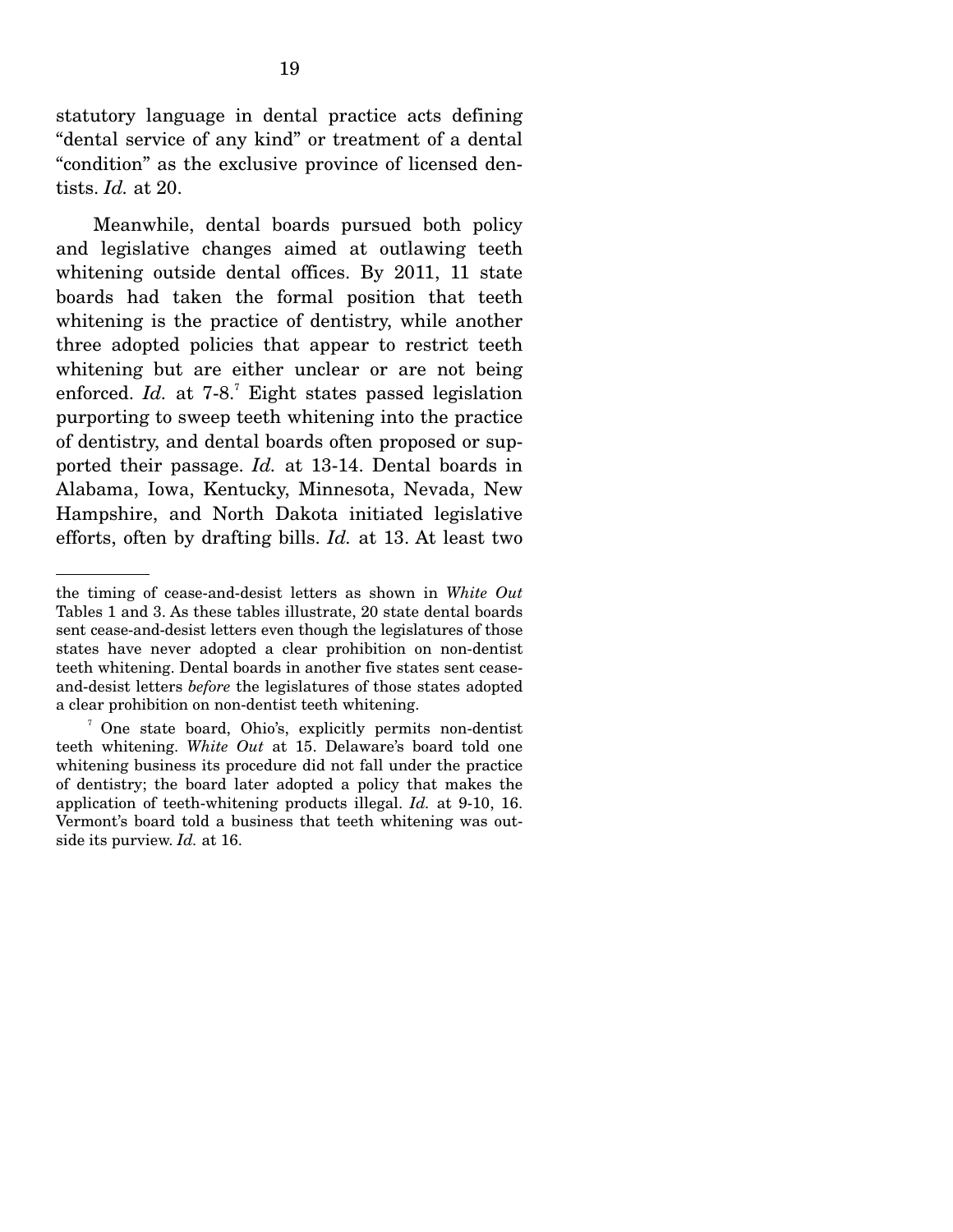boards, in Nevada and Arizona, employed lobbyists to secure legislation restricting teeth whitening to licensed dentists. *Id.* 

**B. As public choice theory predicts, the rash of restrictions on non-dentist teeth whitening was driven by the economic self-interest of dentists, not the public interest.** 

Legal efforts to shut down non-dentist teethwhitening businesses bear the hallmarks of classic "rent seeking" under public choice theory: They were initiated and backed by a well-organized network of dental interests with a sophisticated communications infrastructure, as well as a greater financial incentive to bend public policy to its own ends than consumers have to organize in opposition. Moreover, through state boards that oversee the profession, licensed dentists enjoy unique access to the levers of public power.

 Indeed, as legal restrictions on teeth whitening flourished, dental boards were anything but disinterested administrators. Not only are most board members licensed dentists or hygienists, they also have deep ties to a constellation of dental organizations. *White Out* at 11-12. In some states, board members are nominated by the state dental association, and members often belong to or have served on the boards of their state associations. *Id.* at 11. State dental board members have their own professional organization, the American Association of Dental Boards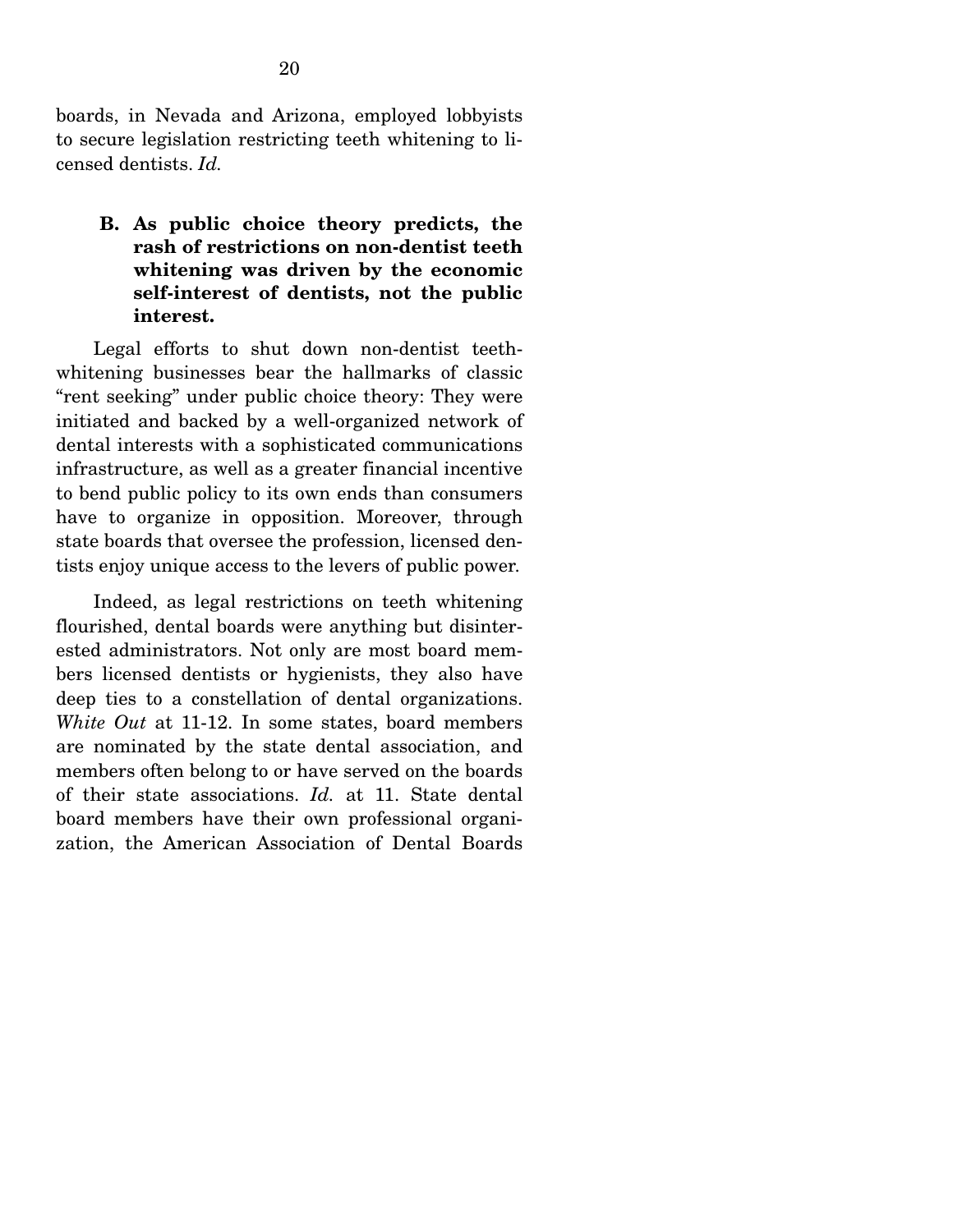("AADB"), as do the employees of state boards – the American Association of Dental Administrators ("AADA"). *Id.* The AADB is housed in the headquarters of the American Dental Association ("ADA"), a 400-employee organization whose membership comprises 70 percent of licensed dentists. *Id.* All three groups hold their annual conferences consecutively at the same location, and the ADA not only sponsors and hosts the boards' and administrators' annual midyear meetings, its president has also spoken at them, urging board members to regulate teeth whitening. *Id.* at 11-12.

 Thanks to annual conferences and meetings, as well as online message boards and e-mail lists maintained by the AADB and AADA, dental board members and board employees enjoy a nationwide communications network that teeth-whitening entrepreneurs and their customers cannot hope to match. *Id.* at 12. Board members and board attorneys have used these forums to keep each other abreast of policy and legal developments, share enforcement strategies, and collaborate on statutory language to define teeth whitening as dentistry. *Id.*

 Private dental interests were also enthusiastic supporters of outlawing or shutting down non-dentist teeth-whitening businesses. In 2008, the American Dental Association's House of Delegates adopted a resolution calling on members to undertake legislative and regulatory efforts to restrict teeth whitening by non-dentists, and public records indicate that many state associations and individual members did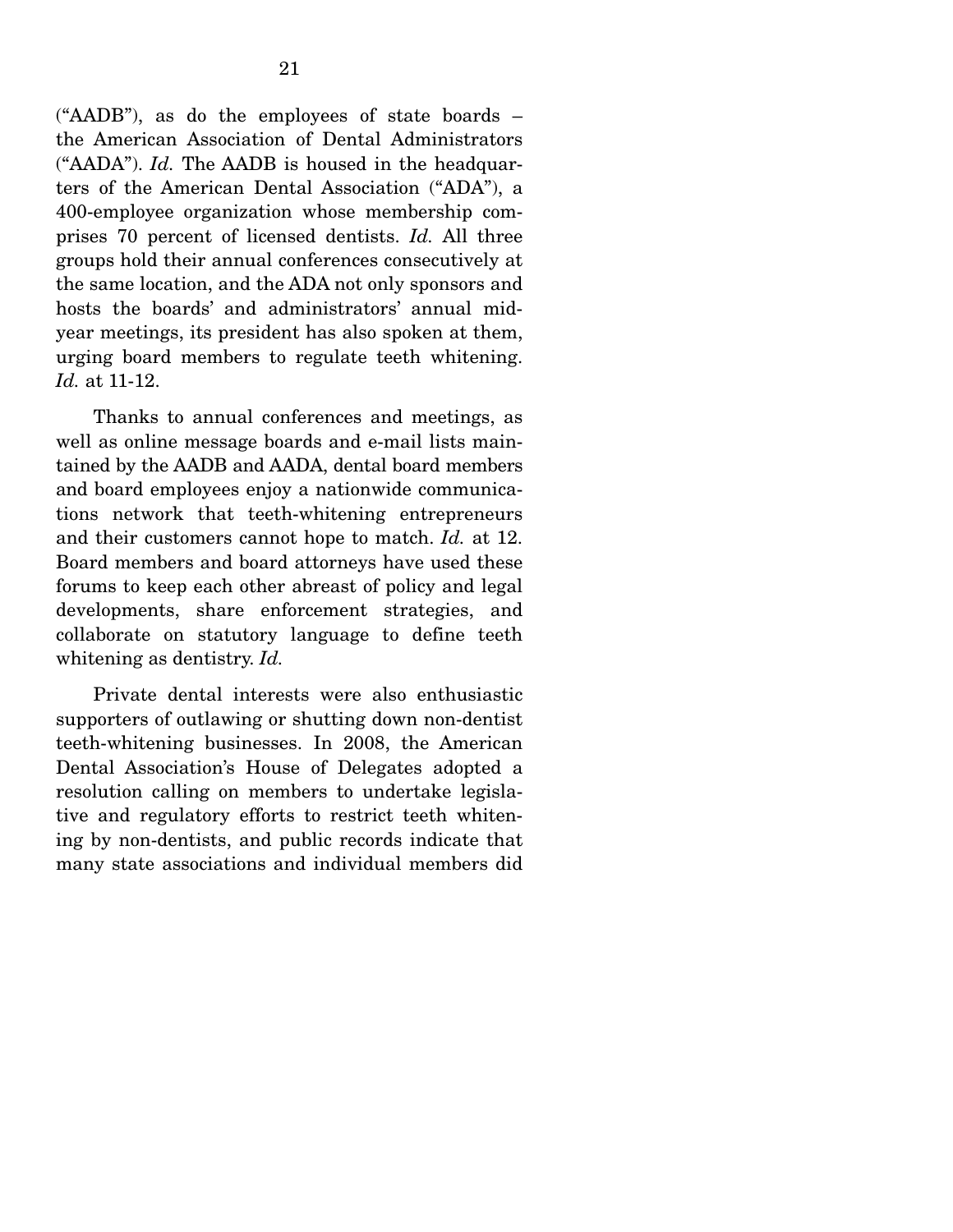so. *Id.* at 13-15, 17-20. Licensed dentists, dental students, and state dental associations engaged in letter-writing campaigns, testified before legislative committees, and employed lobbyists to back legislation restricting teeth whitening. *Id.* at 13-14.

 The dental industry also pressured state boards, primarily by filing complaints and urging legal action against teeth-whitening businesses. *Id.* at 15, 17-19. Of 97 such complaints from nine states, 93 charged only that businesses offering teeth whitening were engaged in the unlicensed practice of dentistry; only four were genuine consumer complaints. *Id.* at 23-24.<sup>8</sup> At least 81 percent of the complaints were filed by dental interests – dentists, hygienists, dental associations, or dental boards themselves – while only four percent came from consumers; the other 15 percent were anonymous. *White Out* at 19.

 While dentists have much to gain from capturing the teeth-whitening market, consumers have relatively little incentive to organize in opposition. Even if most consumers prefer the convenience and lower cost of non-dentist teeth-whitening services, those limited benefits are hardly enough to motivate very many to put personal time and resources into keeping abreast of – let alone lobbying against – proposed

<sup>&</sup>lt;sup>8</sup> The Institute for Justice sought complaints from all 50 states and the District of Columbia for 2007 through 2011. Seven states and D.C. reported no relevant complaints, and the other 34 states withheld complaints pursuant to state openrecords laws. *White Out* at 4, 23.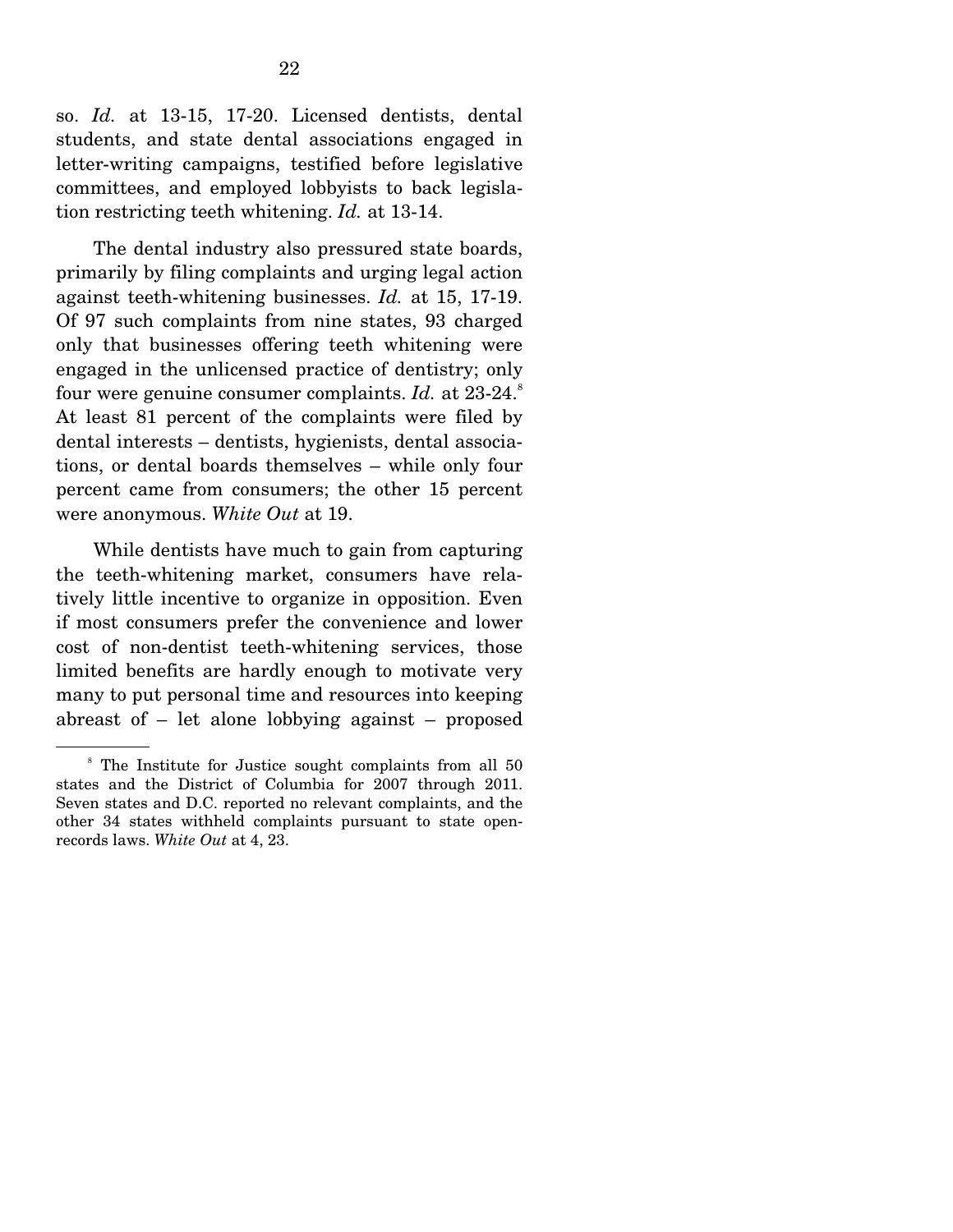regulations. And in fact, consumers rarely do: As legislatures and state boards across the country were considering new restrictions, only once did consumers speak out at all. Significantly, they opposed the pro- $_{\rm posed}$  regulations. $_{\rm }^{\rm 9}$ 

 Non-dentist teeth-whitening businesses have substantially more at stake but, being small and new, they lack the organization, communications infrastructure, and resources of the dental industry, and thus their policy successes have been limited. $10^{\circ}$  Of course, even if teeth-whitening entrepreneurs and consumers could match the resources and organization of dental interests, they would have virtually no ability to affect the decisions of state dental boards that face limited or no democratic accountability.

 Without fail, dental interests claim that teethwhitening restrictions protect consumer health and safety. *Id.* at 13-14. Yet the same products sold by teeth-whitening businesses can be bought and used

<sup>&</sup>lt;sup>9</sup> A survey of public records detailing the adoption of legislation and regulations on teeth whitening nationwide identified one instance of consumer advocacy, when six teeth-whitening customers filed comments with the Kansas Dental Board opposing new restrictions. *White Out* at 11-17.

<sup>&</sup>lt;sup>10</sup> The Council for Cosmetic Teeth Whitening, a trade group and the only voice countering dental interests in debates over the regulation of teeth whitening, spoke out against and helped stop proposed legislation in Minnesota and secured a rare legislative victory when Illinois legalized non-dentist teeth whitening. *White Out* at 11, 13. Few other efforts by teeth-whitening businesses to oppose regulation were successful. *Id.* at 12.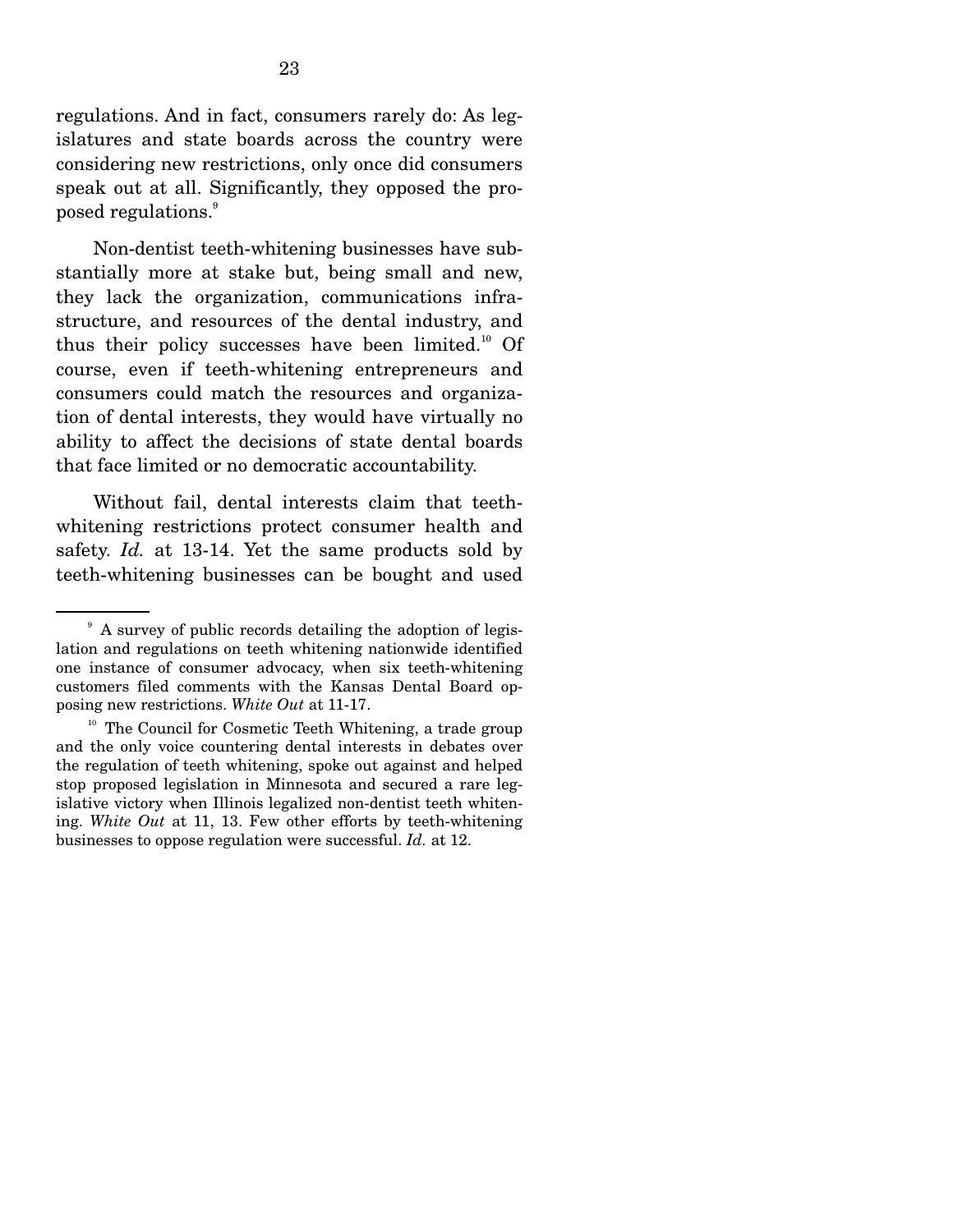by anyone at home, without instruction, supervision, or a prescription, and they are regulated by the U.S. Food and Drug Administration as cosmetics. *Id.* at 4. Unsurprisingly, dental interests rarely point to actual evidence of consumer harm. *Id.* at 13-14. Indeed, during a five-year period when dental associations were urging dentists to report harm from teeth whitening, only four genuine consumer complaints were filed across 16 states and the District of Columbia. *Id.* at 23-24. None of the complaints alleged permanent injury, only varying degrees of gum irritation – a temporary side effect that is common to teeth whitening wherever it is done, including dental offices. *Id.*

 It should come as no surprise, then, that the clamor to restrict teeth whitening has come exclusively from dental interests, not consumers. Licensed dentists have every incentive to ban outsiders from a profitable trade, the organizational means to lobby effectively, and, through state boards, the ability to directly implement public policy. As public choice theory predicts, the growth of teeth-whitening restrictions reflects neither consumer demand nor the public interest, but rather the economic interests of licensed dentists.

#### **CONCLUSION**

--------------------------------- ---------------------------------

This Court has recognized that "[f]ederalism is more than an exercise in setting the boundary between different institutions of government for their